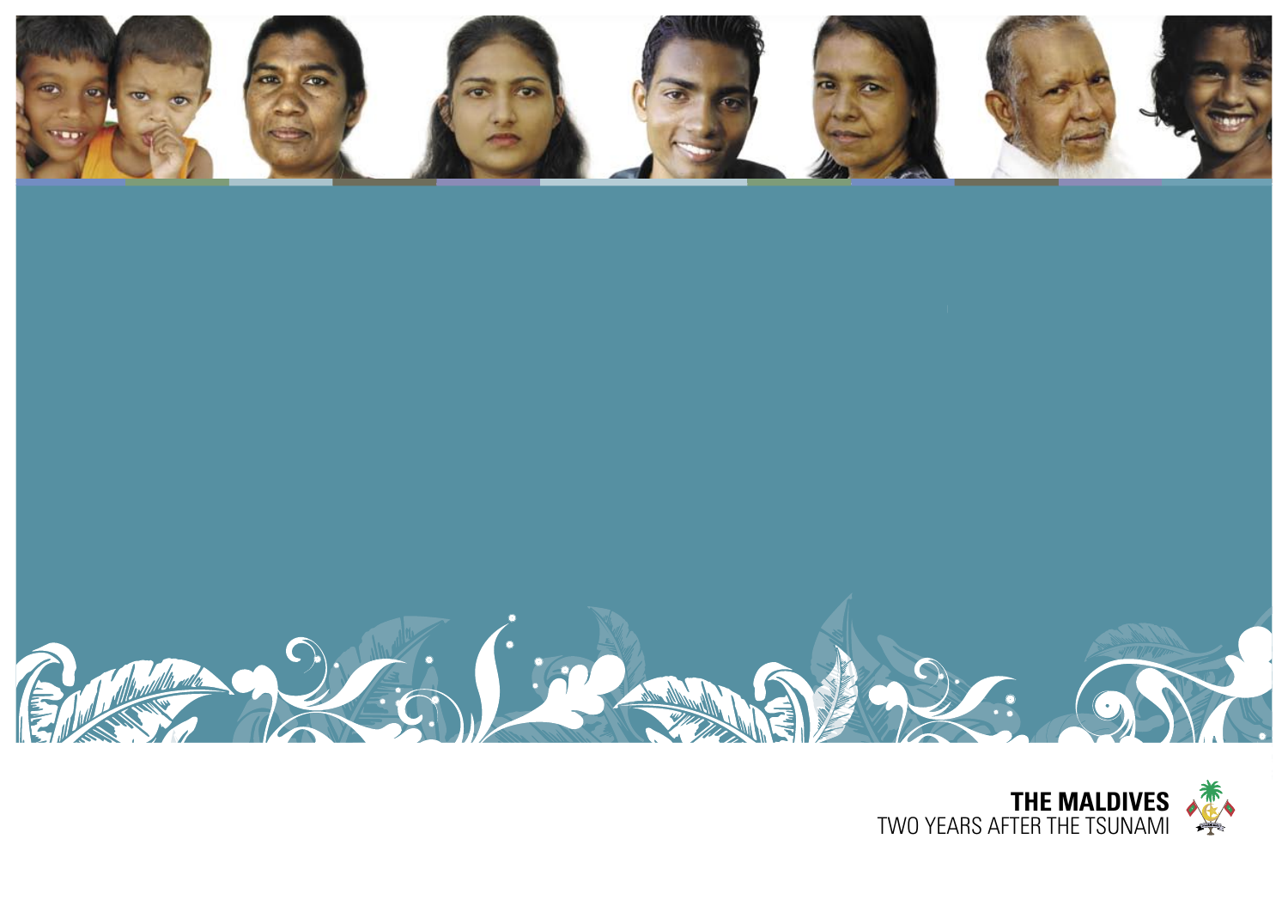This report marks the passing of two years since the devastating tsunami of 26 December 2004. The massive loss of life and tremendous destruction were tragic. The grief of the people of Maldives was beyond words. Yet from this great tragedy came an impressive outpouring of national and international support for which all Maldivians would always feel heartfelt gratitude.

Social harmony and unity, the country's most valuable capital, have been and continue to be the key driving forces behind the strong recovery.The resilience and courage of all Maldivians have been phenomenal. Their dignity, endurance and discipline have been clearly seen during the last two years.

We are now into the 'hard yards' of the recovery process; much remains to be done towards long-term recovery. At this juncture, the continued cooperation of all those involved in the recovery process is essential. The Government of the Republic of Maldives, the United Nations system (UN), the International Red Cross and Red Crescent Movement, the Asian Development Bank (ADB), the World Bank (WB), the International Monetary Fund (IMF) and other bilateral partners and stakeholders have made working together in rebuilding and strengthening the affected communities, a truly rewarding experience.

Over the last two years, the partnership between the people of Maldives and the international community has continued to play a vital role in achieving recovery objectives. This partnership has built a strong platform for delivering sustainable recovery and reconstruction.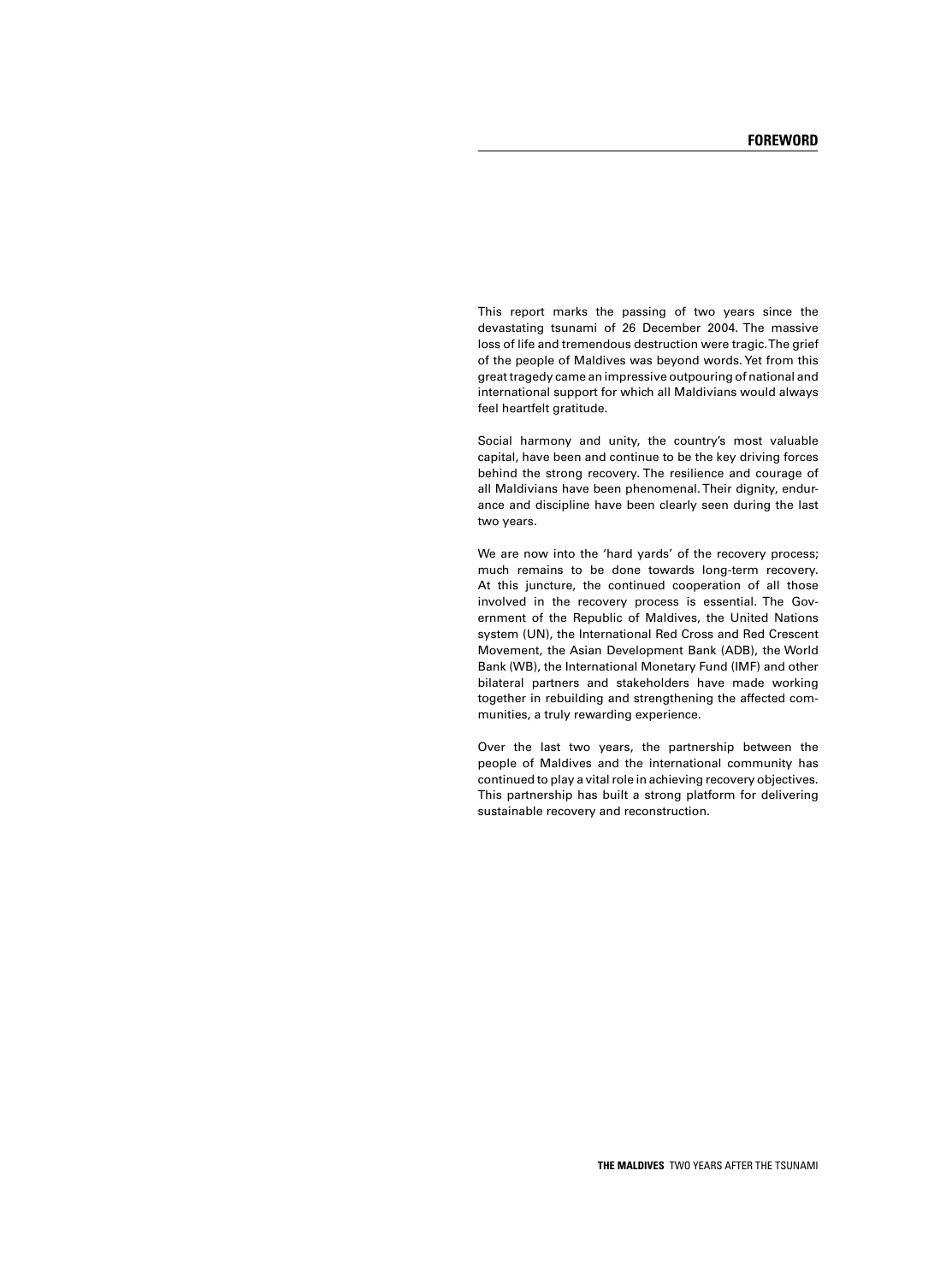| <b>INTRODUCTION</b>                           | 6               |
|-----------------------------------------------|-----------------|
| <b>TSUNAMI RECOVERY PROGRESS</b>              | 8               |
| INTERNALLY DISPLACED PERSONS (IDPs)           | 8               |
| <b>HOUSING REPAIR AND RECONSTRUCTION</b>      | 10              |
| <b>WATER AND SANITATION</b>                   | 12 <sup>2</sup> |
| PEOPLE'S PSYCHOLOGICAL WELL-BEING             | 14              |
| <b>IMPROVING HEALTH SERVICES</b>              | 16              |
| <b>FMPI OYMENT</b>                            | 17              |
| IMPROVING EDUCATION                           | 18              |
| <b>REHABILITATION OF HARBOURS</b>             | 20              |
| <b>RECOVERY IN THE FISHERIES SECTOR</b>       | 21              |
| <b>RECOVERY IN THE AGRICULTURAL SECTOR</b>    | 22              |
| HUMAN SECURITY AND DISASTER PREPAREDNESS      | 23              |
| <b>TOURISM</b>                                | 24              |
| <b>FNVIRONMENT</b>                            | 25              |
| THE FUNDING GAP                               | 26              |
| <b>CONTINUING CHALLENGES FOR THE MALDIVES</b> | 26              |
| <b>CONCLUSION</b>                             | 27              |
| <b>ANNEXES</b>                                | 28              |
| <b>BIBLIOGRAPHY &amp; RELATED WEBSITES</b>    | 30              |

#### **ACKNOWLEDGEMENT**

The Ministry of Planning and National Development (MPND) The MPND also sincerely thanks the members of the acknowledges the assistance of government offices and international organisations including the United Nations (UN) agencies resident in the Maldives, the International Federation of Red Cross and Red Crescent Societies (IFRC), the World Bank (WB) and the Asian Development Bank (ADB) in the compilation of this report.

The preparation of this report was coordinated by the Sujatha Haleem, (MIDP Manager, National Disaster Manage-Ministry of Planning and National Development and the Office of the United Nations Resident Coordinator (UNRC), under guidance and supervision of Hon. Hamdun Hameed, Minister of MPND and Mr. Patrice Coeur-Bizot, UN Resident Coordinator.

under the directions of Anna Senga of the Office of the UN  $\;$  is also gratefully acknowledged. Resident Coordinator.

editorial group: Rasheeda Ali, (Deputy Minister of MPND); Asim Ahmed, (Director Strategic Planning of MPND); Dr Jorge Mario Luna, (WHO Representative); Richard Scurfield, (World Bank Special Representative); William H. Menninger, (Senior Resident Advisor, ADB); Ken Maskall, (UNICEF Representative); Sherine Guirguis, (Project Officer, UNICEF); Jerry Talbot, (Head of Delegation, IFRC); ment Centre); Shahma Haleem, (Assistant Under Secretary, MPND); Melaia Vatucawaqa, (Deputy Resident Representative, UNDP) and others who gave their time and expertise to review the report.

The report was compiled by Sophie Cardon and Anne Davies  $\;$  of the UN Resident Coordinator in production of this report The financial and technical assistance provided by the Office

#### **TABLE OF CONTENTS**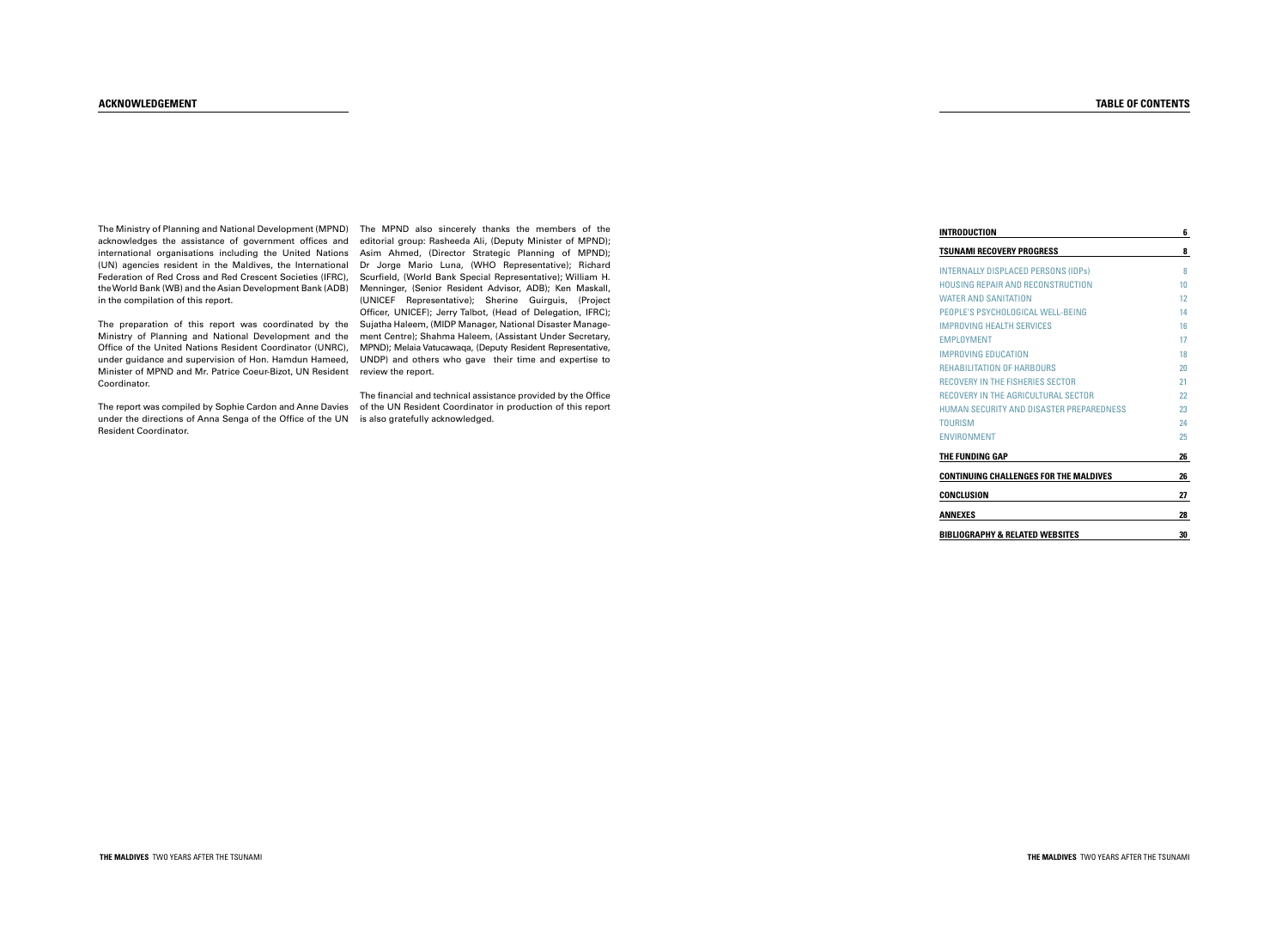#### 6**THEMALDIVES**TWOYEARSAFTERTHETSUNAMI **THEMALDIVES**TWOYEARSAFTERTHETSUNAMI7

Two years have passed since the tsunami disaster of 26 improved,fromdisasterpreparednesstothereconstruction December 2004. This day will always be remembered in the of harbours, from environmental protection to health care improvement, from water and sewage systems upgrades to a re-alignment of livelihoods. Dozens of initiatives have been taken and hundreds of projects created to achieve the goal of "building back better". Although the speed of recovery has been impressive, some important targets have not yet been reached.This report is intended to give a clear and broad overview of the current recovery situation: what has been done so far, challenges to reaching targets, and how the recovery process relates to longer-term development goals laid down in the 7th National Development Plan.

| <b>Environment &amp; Natural Resources</b>      |   | 14,354,018 |     |            |            |            |     |            |     |     |      |             |
|-------------------------------------------------|---|------------|-----|------------|------------|------------|-----|------------|-----|-----|------|-------------|
| Power and Energy                                |   | 10,666,155 |     |            |            |            |     |            |     |     |      |             |
| Governance                                      |   | 6,597,604  |     |            |            |            |     |            |     |     |      |             |
| Transportation                                  |   | 43,056,949 |     |            |            |            |     |            |     |     |      |             |
| Agriculture                                     |   | 6,740,265  |     |            |            |            |     |            |     |     |      |             |
| Housing                                         |   |            |     |            |            |            |     |            |     |     |      | 115,249,805 |
| Water and Sanitation & Drainage                 |   |            |     |            |            |            |     | 64,077,626 |     |     |      |             |
| Livelihoods                                     |   | 6,030,973  |     |            |            |            |     |            |     |     |      |             |
| Education                                       |   |            |     |            | 32,437,628 |            |     |            |     |     |      |             |
| Disaster Risk Management                        |   | 3,738,649  |     |            |            |            |     |            |     |     |      |             |
| <b>Fisheries and Aquatic Resources</b>          |   | 16,563,196 |     |            |            |            |     |            |     |     |      |             |
| <b>Health Nutrition &amp; Social Protection</b> |   |            |     |            |            | 40,674,862 |     |            |     |     |      |             |
| New Host Islands                                |   |            |     | 20,337,186 |            |            |     |            |     |     |      |             |
|                                                 | 0 | 100        | 200 | 300        | 400        | 500        | 600 | 700        | 800 | 900 | 1000 | 1200        |

Source: Development Assistance Database, Ministry of Finance and Treasury, http://dad.finance.gov.mv - November 2006

| <b>Environment &amp; Natural Resources</b>      | 14,354,018 |     |            |            |            |     |            |
|-------------------------------------------------|------------|-----|------------|------------|------------|-----|------------|
| Power and Energy                                | 10,666,155 |     |            |            |            |     |            |
| Governance                                      | 6,597,604  |     |            |            |            |     |            |
| Transportation                                  | 43,056,949 |     |            |            |            |     |            |
| Agriculture                                     | 6,740,265  |     |            |            |            |     |            |
| Housing                                         |            |     |            |            |            |     |            |
| Water and Sanitation & Drainage                 |            |     |            |            |            |     | 64,077,626 |
| Livelihoods                                     | 6,030,973  |     |            |            |            |     |            |
| Education                                       |            |     |            | 32,437,628 |            |     |            |
| Disaster Risk Management                        | 3,738,649  |     |            |            |            |     |            |
| <b>Fisheries and Aquatic Resources</b>          | 16,563,196 |     |            |            |            |     |            |
| <b>Health Nutrition &amp; Social Protection</b> |            |     |            |            | 40,674,862 |     |            |
| New Host Islands                                |            |     | 20,337,186 |            |            |     |            |
| 0                                               | 100        | 200 | 300        | 400        | 500        | 600 | ⊤<br>700   |

<sup>1</sup> "Maldives Macroeconomic Perspectives for the Medium Term", Ministry of Finance and Treasury.

The report does not provide a detailed breakdown of information such as the full range of projects being carried out in each island and atoll, by each Government department or donor. However, the following chapters describe the main achievements in specific recovery sectors, and where possible, an explanation of the gaps in financing or implementation delays. The Bibliography provides a list of websites that readers can refer to for a wide range of information and links.

In general, evidence shows that the recovery process is on track. Despite the tsunami, development plans and projects initiated before the disaster continued and progress has even been enhanced.

#### **Donor Commitment by Sector (US\$ Millions) - Total: 380,524,916**

After the tsunami, all governments whose countries were affected by the tsunami decided to seize the opportunity and adopt a "build back better" approach. The concept was not to merely reconstruct houses and other infrastructure the way it was before but to design, strengthen and equip everything better, to offer people a better quality of life. "Building back better" applies to all the sectors that need to be

#### **INRODUCTION**

Maldives as one of national disaster when 82 citizens died, 26 went missing, 1,313 were injured and over 15,000 lost their homes; when all but nine islands were flooded and thirteen had to be evacuated. More than 100,000 citizens of the country suffered directly or indirectly from the tsunami: homes, livelihoods and public services, including hospitals, schools, transport and communications systems, were destroyed or damaged, water tables and farmland contaminated with salt water. The economy contracted for the first time in recent history, posting a negative growth rate of 4.5 percent in 2005. This was mainly due to a steep reduction in tourist arrivals, one of the country's main source of income. Today, due largely to the fast recovery of the tourism sector and reconstruction activities, growth performance looks strong for the medium term. The economy is set to grow by 18 percent in 2006 and projected to grow at an average of 7 percent in the years ahead<sup>1</sup>.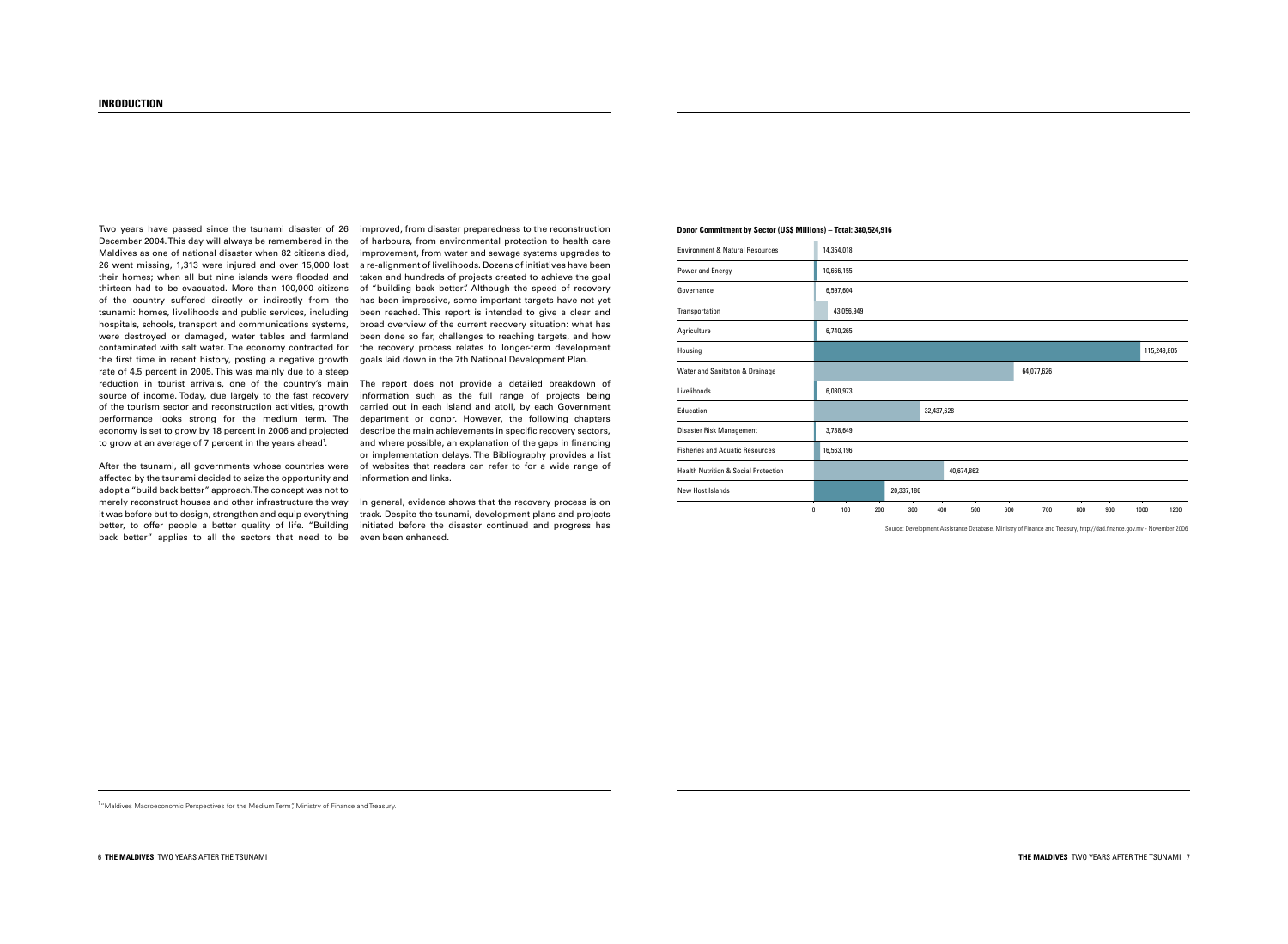#### **TSUNAMI RECOVERY PROGRESS**

# INTERNALLY DISPLACED PERSONS (IDPs)





"We'll have a better life here," said lasath. "This is a better island". Her neighbour is equally enthusiastic: "We are not worried by how long this process might take", she said. "You can't rush things... it takes time to grow atree".

Other assistance programmes include livelihoods recovery, provision of temporary or upgraded schools, health posts, sports grounds, community centres and safe-play areas in displacement locations and community projects to assist people of different communities to live together peacefully. These activities are not directed just at the IDPs but are intended to help everyone who was affected by the tsunami to recover as quickly as possible from the disaster and rebuild their lives.

An immediate concern after the displaced,including1,938peopleliving housing for IDPs who had either lost or  $A$  total of 1,073 have been able to in their own homes awaiting repairs<sup>3</sup>.

overall housing reconstruction strategy, Several special programmes were to house those who needed it in tem- the trauma of losing their houses and porary accommodation. In February belongings. During the first weeks 2005, the International Federation of after the disaster, the Government Red Cross and Red Crescent Societies disbursed a total of MRF 50,723,000 (IFRC) agreed to help the Government (US\$3,978.275) 'safety net' cash grants meet demand by financing the con-to55,605tsunamivictimstohelpthem standards, which markedly improved through the difficult initial period of people were still officially registered as or building new ones for them in safer created to assist the IDPs recover from meet their immediate requirements. It also set up a psycho-social recovery programme specifically to help IDPs their displacement. To reassure people that the Government would help them recover their homes, housing assistance programmes were set up under the Housing and Infrastructure Redevelopment Unit (HIRU) and the National Disaster Management Centre (NDMC), in which every family will either receive new plots and houses or repairs to their existing houses. This programme is particularly important to the Government: returning people to their former homes

islands is a priority. The government initiated a Livelihoods Revitalization Fund, which disbursed MRF 6,365,590 (US\$500,000) in loans through the Bank of Maldives PLC, to 150 people to help them regain their livelihoods.

tsunami was to provide transitional sustained irreparable damage to their return to their homes since the tsunami. homes. Pending the formulation of an the Government made swift efforts struction of additional temporary shelters. These latter structures were built according to internationally recognized IDPs' living conditions.

The programme of delivering 855 temporary apartments and 396 individual rooms to the IDPs is now complete and has brought relief to IDPs in twenty two islands in eight atolls<sup>2</sup>. As well as being provided with temporary shelters, the IDPs are also benefiting from food, water, sanitation, electricity and access to essential services (schools and health centres). In November 2006, 10,665

| <b>IDP Shelter Situation</b>            |        | SOURCE: MIDP Unit        |  |          |                      |         |        |  |
|-----------------------------------------|--------|--------------------------|--|----------|----------------------|---------|--------|--|
| Residing in temporary shelters          |        |                          |  |          |                      |         | 5,940  |  |
| Hosted by families                      |        | 2,787                    |  |          |                      |         |        |  |
| Living in own damaged house             |        | 1,938                    |  |          |                      |         |        |  |
| Returned to their house or in new house |        | 1,073                    |  |          |                      |         |        |  |
|                                         | $\sim$ | $\overline{\phantom{a}}$ |  | $\cdots$ | $\cdots$<br>$\cdots$ | - - - - | $\sim$ |  |

0 1000 2000 3000 4000 5000 6000



<sup>2</sup> Ministry of Construction and Public Infrastructure Report - October 2006 <sup>3</sup> MIDP report - November 2006



#### **A Better Life**

More than 2,000 people attended a ceremony in May 2006 when President Maumoon Abdul Gayoom and the IFRC laid down the first foundations on the 'new' island of Dhuvaafaru. This was a previously uninhabited island on which a whole new community is going to be created for tsunami IDPs. Among the onlookers was lasath Hassan, a mother of five who has been living in two-room temporary housing since the tsunami struck. "Everything was destroyed within 10 minutes", she recalls. "The children were saved only by going to buildings with two floors... I don't ever want to go back".

The Government, the IFRC, the community and the contractors, are trying to preserve Dhuvaafaru's environment. Water will be supplied through rainwater harvesting and desalination, while electricity will come from solar and possibly also wind power. The community has been consulted throughout the planning process and their desire to stay together and to be near their former homes was given top priority.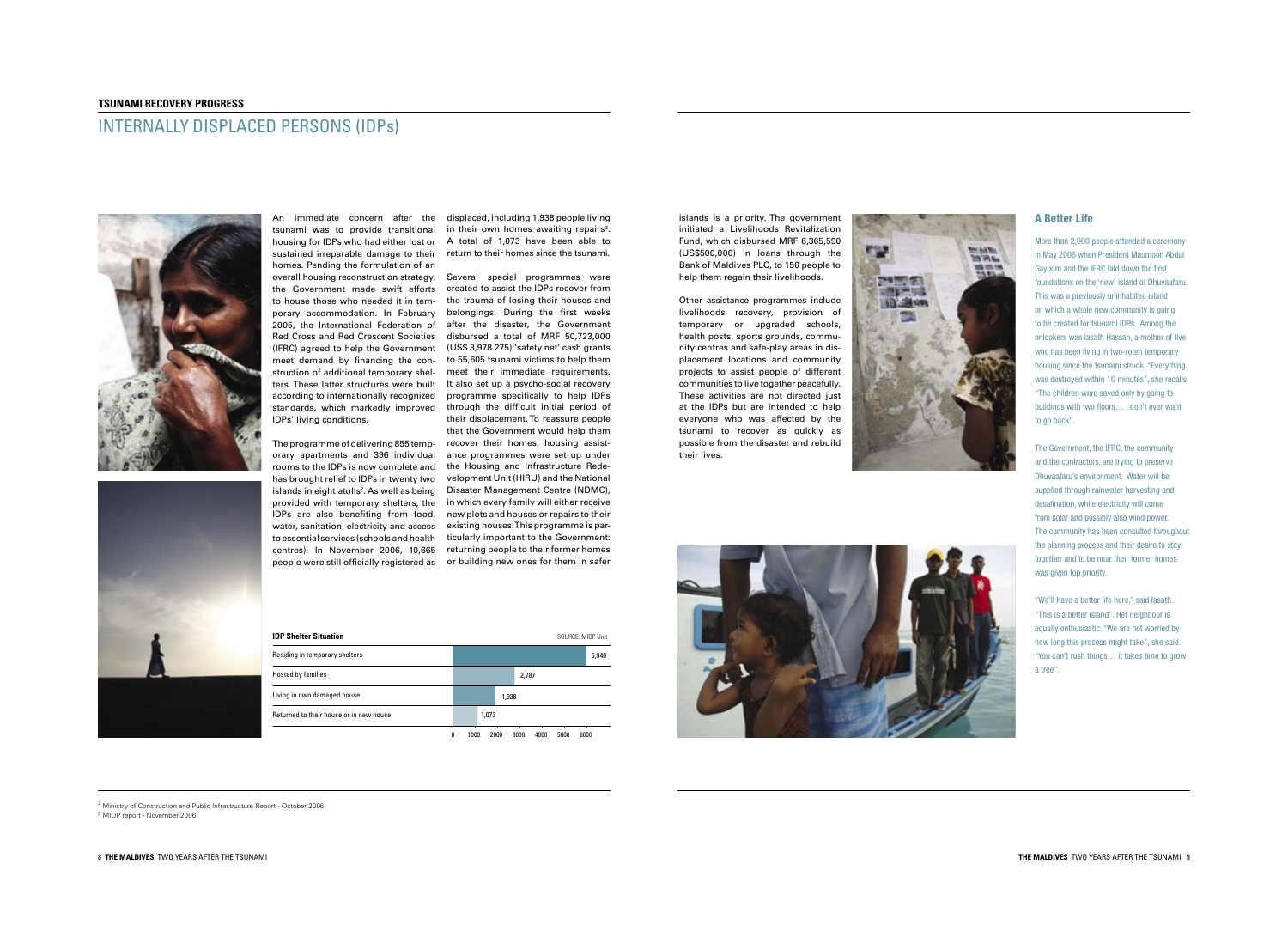# HOUSING REPAIR AND RECONSTRUCTION

including better materials, finishings better facilities than non-tsunami reconstruction works are only likely and construction quality. For example, reinforced concrete was used systematically for the first time and new houses all had proper foundations, a water tank, access to well water and linkage to rainwater harvesting system<sup>5</sup>. Many communities prior to the tsunami already lacked adequate systems for electricity, water supply and sewage. Upgrading them to new standards and carrying out the works on the ground consuming.

While host communities showed full support towards IDPs initially, social pressures have increased in some have also increased the costs of house communities and tensions have de-repair. veloped or become more acute. This is due to having to share scarce resources as well as disparities arising explains why, although initially planned from tsunami affected people receiving for the end of 2007, the full repair and

**Housing Reconstruction by Donor-Total: 2,986** 

was – and continues to be – time  $US$40,000$  to 45,000 on some islands) Delays also occur because of contractors running into problems and budgetary constraints. The cost per new housing unit has soared from US\$ 19,500 6 to over US\$ 30,000<sup>7</sup> today (and up to because of the addition of a third bedroom in the basic design and the rise in costs of construction materials, fuel and transportation. These factors



**Ground breaking ceremony at Dhuvaafaru, Raa Atoll** H.E. President Maumoon Abdul Gayoom and the Special Representative of the Secretary General for the Asia tsunami Operation, International Federation of Red Cross and Red Crescent Societies (IFRC), Johan Schaar. 7th May 2006

often those tensions are hampering work on reconstruction and thus prolonging the wait for people to take possession of their new property.

The combination of all these elements

The funding target has not yet been met, with a shortfall estimated at over US\$ 19 million according to the Ministry of Finance. This is mostly due to an under-estimation of reconstruction costs and the rising costs of construction, leaving five islands unfunded until recently. The Government also faces longer-term challenges to help its citizens improve the housing stock on most islands, not least due to the fragility of old structures that existed before the tsunami.

| Housing Reconstruction by Donor – Total: 2,986 |   |     |     |     |     |     |     |     |     |     |
|------------------------------------------------|---|-----|-----|-----|-----|-----|-----|-----|-----|-----|
| <b>British Red Cross</b>                       |   |     |     |     |     |     | 544 |     |     |     |
| <b>Chinese Government</b>                      |   |     | 100 |     |     |     |     |     |     |     |
| China Red Cross and Charity Organisation       |   | 86  |     |     |     |     |     |     |     |     |
| FRC                                            |   |     |     |     |     | 400 |     |     |     |     |
| Government                                     |   |     | 144 |     |     |     |     |     |     |     |
| IDB                                            |   |     |     | 279 |     |     |     |     |     |     |
| <b>IFRC</b>                                    |   |     |     |     |     |     |     |     | 769 |     |
| Saudi Charity                                  |   | 100 |     |     |     |     |     |     |     |     |
| Saudi Charity Relief Campaign                  |   | 100 |     |     |     |     |     |     |     |     |
| Saudi Fund                                     |   |     |     | 295 |     |     |     |     |     |     |
| UNDP                                           |   |     | 169 |     |     |     |     |     |     |     |
|                                                | 0 | 100 | 200 | 300 | 400 | 500 | 600 | 700 | 800 | 900 |



Source: Ministry of Planning and National Development - October 2006

#### 10 THE MALDIVES TWO YEARS AFTER THE TSUNAMI **THE MALDIVES** TWO YEARS AFTER THE TSUNAMI 11

affected people. It is unfortunate that to be completed sometime in 2008. Although the number of IDPs will continue to fall steadily as new houses are completed and handed over, at least one of the big resettlement islands will not be completed before then due to extensive reclamation works wherein the island has been tripled in size and raisedametre.

After painstaking planning and mul- Handicap International will help fit other problems have arisen. In hindtiple logistical difficulties, nearly all thosehousesthatneeditwithspecial repair and reconstruction projects have  $\;$  access for physically disabled persons. started. At present, more than 1,103 houses in 83 islands have already been Challenges to Housing Repair and repaired and approximately 2,507 are in progress out of an overall goal of The reconstruction and repair process 5,814<sup>4</sup> .

Houses are being reconstructed accord- Government was not in a position to take ing to specific island characteristics:

- reconstruction is either on the time frame. It needed resources and footprint of the original house or organisational skills that the country to rising costs. in new and safer locations less vulnerable to risk of storm surges;
- may relocate to other islands.
- On newly reconstructed islands.

<sup>6</sup> National Recovery and Reconstruction Plan (NRRP) - March 2005.

<sup>7</sup> Ministry of Planning and National Development, Progress Report - September 2006.

not totally devastated by the tsunami, building another 3,000 in such a short slowing down the work of surveying, on by itself the ambitious programme Logistics and access difficulties to the sight, planning estimates were overly optimistic: the lengthy but unavoidable processes of land acquisition and allocation, tendering and selecting reconstruction partners, the identification of beneficiaries, design of new houses and dealing with conflicting community preferences make for a slow start to any reconstruction process. islands have contributed not only to planning and implementation but also

In the cases of islands where so much ling information through the National have opted for speed over quality and damage occurred that rebuilding Disaster Management Centre, despite sustainability of materials but, in line would prove unsustainable in the best efforts, has not always been as with commitments taken by all governlong-term, all the island residents successful as desired. Coordination ments in tsunami-affected countries to various recovery efforts and channel-TheGovernmentanditspartnerscould between different partners has greatly 'build back better', it focused on designing improved over the last year but new houses to modern standards,

 On islands that were damaged but of repairing nearly 6,000 houses and has faced considerable challenges from the very beginning. First of all, the did not have.The coordination of the

# **Reconstruction**

4 http://www.tsunamimaldives.com

| <b>Housing Reconstruction Progress - Total: 2,980</b> |  |     |     |     | Source: HIRU - December 2006 |      |       |       |
|-------------------------------------------------------|--|-----|-----|-----|------------------------------|------|-------|-------|
| Houses completed and handed over to beneficiaries     |  | 158 |     |     |                              |      |       |       |
| <b>Ongoing Houses</b>                                 |  |     |     |     |                              |      | 1,161 |       |
| Houses funded but yet to commence                     |  |     |     |     |                              |      |       | 1,360 |
| Unfunded                                              |  |     | 301 |     |                              |      |       |       |
|                                                       |  |     | 400 | 600 | 800                          | 1000 |       | 1400  |

<sup>5</sup> International Federation of Red Cross and Red Crescent Societies (IFRC).

| <b>Housing Repair Progress - Total: 5,814</b> |   | Source: MCPI and UNDP |      |       |      |       |       |  |  |
|-----------------------------------------------|---|-----------------------|------|-------|------|-------|-------|--|--|
| Houses repaired                               |   |                       |      | 1,103 |      |       |       |  |  |
| Ongoing houses                                |   |                       |      |       |      |       | 2,507 |  |  |
| <b>Houses Unfunded</b>                        |   |                       |      |       |      | 2,204 |       |  |  |
|                                               | 0 | 500                   | 1000 | 1500  | 2000 | 2500  | 3000  |  |  |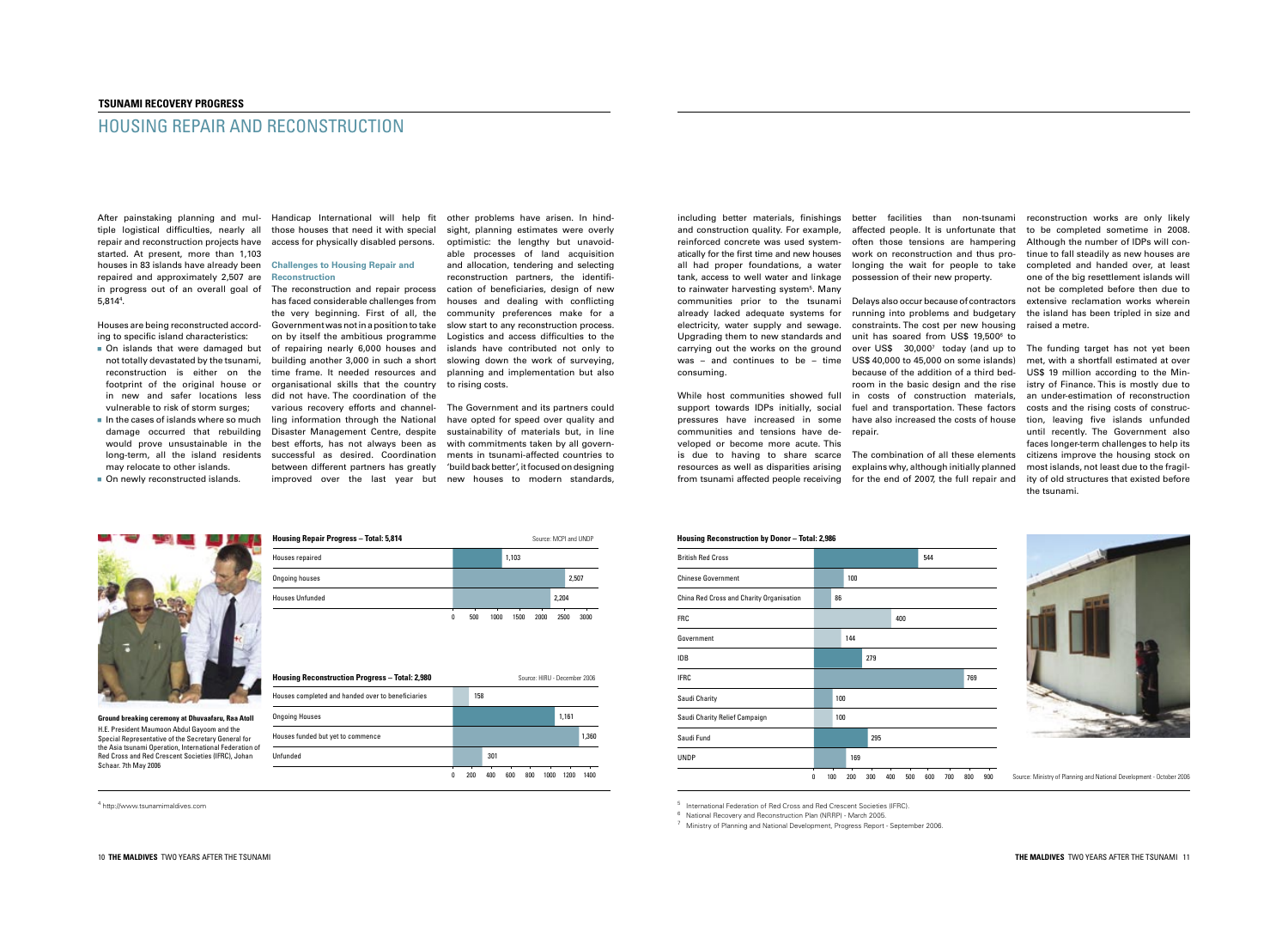#### **TSUNAMI RECOVERY PROGRESS**

### WATER AND SANITATION

Rather than replace infrastructure ing, bathing, washing clothes, flushdestroyed by the tsunami, Reverse ing toilets etc. Also, a major challenge Osmosis (R.O.) desalination plants are with these sophisticated systems will considered a useful supplement to the be to ensure their correct functioning long term response to the problem and maintenance, which will require of potable water availability in the specialist training and community islands. Out of the 39 plants received, 34 Reverse Osmosis units have been provided to the islands.<sup>10</sup>. Four addi tional units are stationed on emergency standby boats that are deployed on preparedtomeetthem.AjointGoverndemand during water deficit periods<sup>11</sup>. However, while R.O. plants may be a experience has been positive on one useful supplement to the local water island and the lessons learnt will be supply, providing water for drinking shared with other islands with R.O. and cooking in times of drought, they units. Other islands have linked up will ultimately not replace proper rain with resort islands and these resorts harvesting systems. R.O. water cur-are assisting the community with rently costs about US\$1 for 100lts technical know-how to build, safeguard water<sup>12</sup>. This is unsustainable for all and maintain them. water needs such as cooking, drink-









<sup>9</sup> Source: MEEW - December 2006.

<sup>10</sup> Source: MEEW - October 2006.

<sup>1</sup> Source: UNICEF - December 2006.

<sup>12</sup> Source: IFRC - December 2006

<sup>8</sup> Source: MEEW - October 2006

commitment to operate them correctly at all times. Another challenge will be to work out how the community can afford the running costs and be ment, UNICEF, IFRC Reverse Osmosis

#### **Clean water for good health**

Rainwater is the primary source of drinking water and island communities have always faced a scarcity of fresh water. When the tsunami struck the islands, the need for clean water became an even greater priority. Abdul Hameed Rushdy, 68, of Gaafu Dhaalu Gadhdhoo says, "The water is too contaminated on this part of the island so I bought two tanks before I got another from the Red Cross. I've got 17 children and I plan to buy another tank soon, so I can provide good clean water to fulfil all the needs of my large family."



distributed more than 20,000 house hold rainwater catchment tanks to all occupied households in 90 islands (2,500 litre tank per household), of which 567 tanks were for internally displaced people.The programme was assisted by UNICEF, IFRC and local non-governmental organisations (NGOs).The Ministry of Environment, Energy and Water (MEEW), with the support from UNICEF, coordinated the installation of community water tanks received after the tsunami, providing financial assistance for their installation in locations decided by island authorities.

been taken in order to improve the water and sanitation situation include: **Assistance from UNICEF enabling** 

- the Government to install 95 percent of community water tanks in all the islands;
- $\blacksquare$  Installation of water storage facilities has been completed in 99 percent of IDPshelters;
- Assistance from the Asian Development Bank in constructing a sewage treatment system on one island and in producing detailed engineering designs and conducting a full Environment Impact Assessment for it. ADB is also producing engineer ing designs for another sewage system on another island.
- The installation of sewage systems on two islands, with the help of the Japan International Cooperation System (JICS). The work has been 90% completed<sup>8</sup>;
- Starting in 2005, the Government has Other important initiatives that have Support from International Feder ation of Red Cross and Red Crescent Societies (IFRC), British Red Cross (BRC) and American Red Cross (ARC), to build sewage systems on ten islands. Construction work has already started in two tsunami affected islands;
	- $\blacksquare$  The concept design for three tsunami sanitation systems, funded by the US Agency for International Development (USAID), has been completed;
	- Preliminary work done by UNICEF to help implement sanitation systems on four islands.

The Government is working to mobilise funds for more islands. These funds will be used to build environmentally sound sewage systems for 30 islands and to purchase and distribute household water tanks to all the remaining inhabited islands.This is mainly to achieve the targets of the Millennium Development Goals (MDGs) as well as national targets on providing safe water to all citizens, and to reduce social disparities arising from distributing household water tanks to only some islands<sup>9</sup>.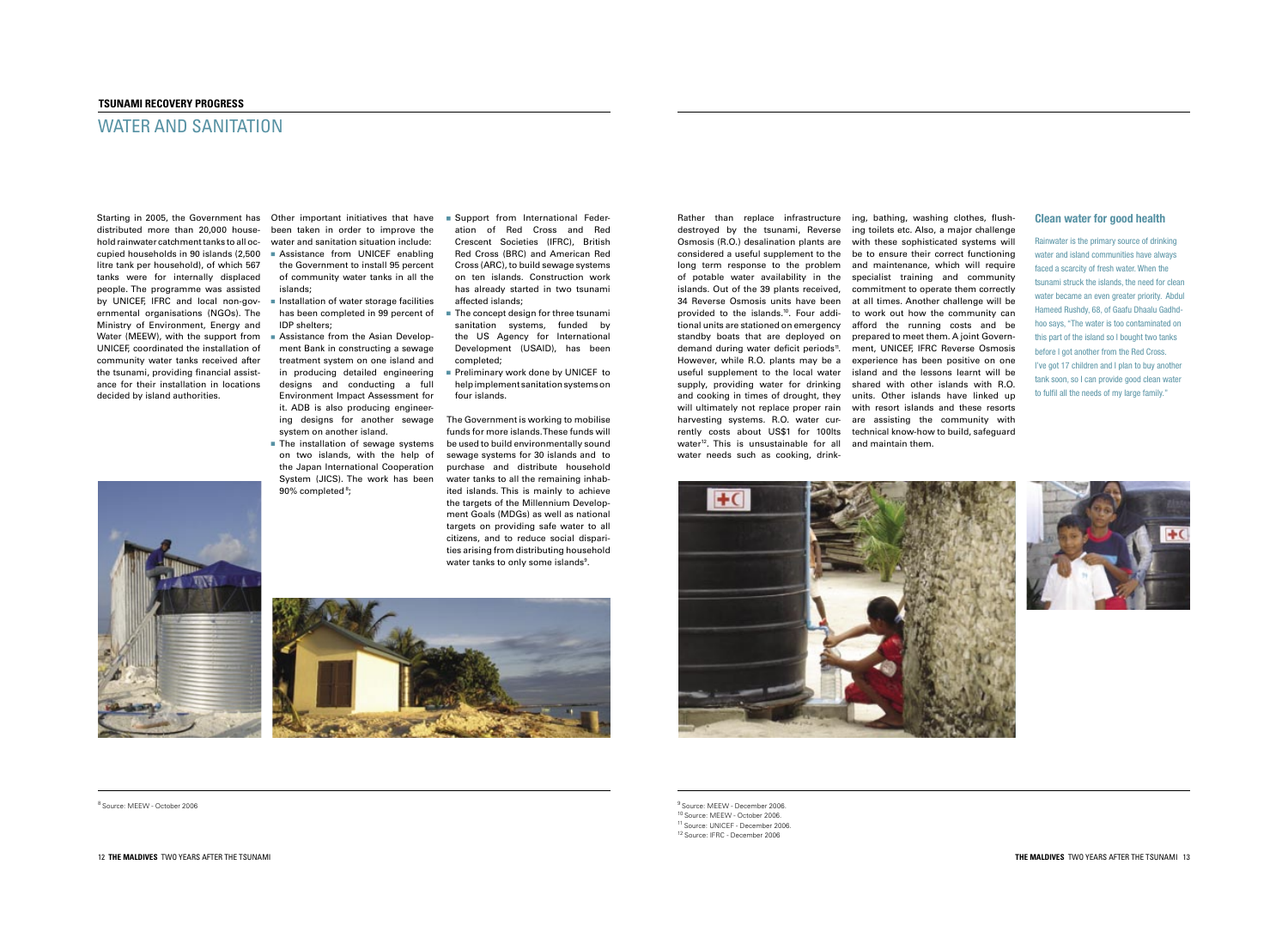#### **TSUNAMI RECOVERY PROGRESS**

### PEOPLE'S PSYCHOLOGICAL WELL-BEING



their children's future and the way family and friends had been affected. To cope with their anxieties, people typically talk to another person or pray and engage in religious activities.

In 2006, the American Red Cross started a long term psychosocial support programme in the 7 worst affected atolls of the country. It is a community-based programme implemented in coordination with the Ministry of Gender and Family, Ministry of Education and the Ministry of Health. Currently, 66 teachers from 35 schools in 3 atolls and 120 community volunteers from four atolls have been trained to provide psychosocial support and help in organizing psychosocial support activities in their respective schools and islands. Numerous social and cultural activities to build positive social interactions within and between islands are being conducted, especially during special periods such as the month of Ramadan, Eid, etc.





In a single moment the tsunami destroyed his life, leaving him and his family with virtually nothing. Crushed by this unimaginable loss, Raoof succumbed to a deep depression and spent three months in an institution where he received counselling and treatment. When he was well enough to return to his island, he faced a difficult life with his wife and five children.

Fortunately, help was not far behind. The UNDP-managed Shelter Project, funded by the European Union, came to Raoof's assistance. The community-based project disburses funds directly to homeowners, who are then responsible for rebuilding their own houses under the supervision of a locally-appointed construction supervisor. He is grateful to the European Union and UNDP for providing shelter for his family. "There was a time when I thought I would relapse into depression. But all that is now far behind  $-$  although never forgotten," he adds with a bitter-sweet smile.

on various psycho-social counselling The Ministry of Planning and National is given to Maldivian volunteers to Development conducted a survey 6 Care Society, a special programme on the population, which in addition has been set up to strengthen the provided valuable information on the accountable governance. Other psycho Assessment Survey (TIAS)<sup>14</sup> showed social programmes have been set up by  $\;$  that on the 14 most affected islands<sup>15</sup>, the Ministries of Gender and Family, about2/3ofwomenandhalfofthemen Education and Health, United Nations stillhaddifficultiessleepingoreating, Population Fund (UNFPA), UNICEF, had less confidence in the future or monthsafterthetsunamitomeasurethe socio-economic impact of the disaster psychological impact on the people. The results of the Tsunami Impact feared more for the security of their families. Both men and women who had lost their homes understandably viewed housing as a main cause of

distress, the Government set up a Psychological Unit at the National Disaster Management Centre during the first weeks following the tsunami. This special Unit initiated various projects,mostofwhicharestillongoing. Among others, a training programme provide psychological aid to their fellow citizens.With the assistance of communities' abilities to reduce vulnerability and inculcate just and World Health Organisation (WHO) and the American Red Cross on issues related to child protection, mental health policy and referral, school mental health and community development worry.Therewerealsoconcernsabout

In response to people's psychological initiatives<sup>13</sup>. A referral system, a network comprising the Ministry of Gender and Family, Care Society and Society for Health Education (SHE) – local NGOs - has also been set up for individuals and families who require psychological direct intervention and legal help.

ProgrammeandtheUnitedNationsPopulationFund,Malé,RepublicofMaldives-September2006.

<sup>15</sup>The TIAS was applied to a sample of the 14 most-severely affected islands and a total of 854 people of 15 years and above was interviewed.



#### **A Place to Call Home Again**

Standing on his toes, Mohamed Raoof dabs with his brush at a dark grey patch of cement that has eluded the paint rollers. Satisfied with what he has achieved, he jumps down from the empty oil barrel and smiles. More than a year and a half after the tsunami, he once again has a place to call "home."

When the tsunami struck the island of Muli in Meemu Atoll, Raoof was standing near his house looking out at the sea. As the huge wave raised itself high above the island, Raoof stood transfixed. "I was so scared Lcouldn't move, and then I just ran for my life."

<sup>&</sup>lt;sup>13</sup> Source: IFRC - December 2006

<sup>&</sup>lt;sup>14</sup>Tsunami Impact Assessment Survey, Final Report 3.0, Ministry of Planning and National Development in co-operation with the United Nations Development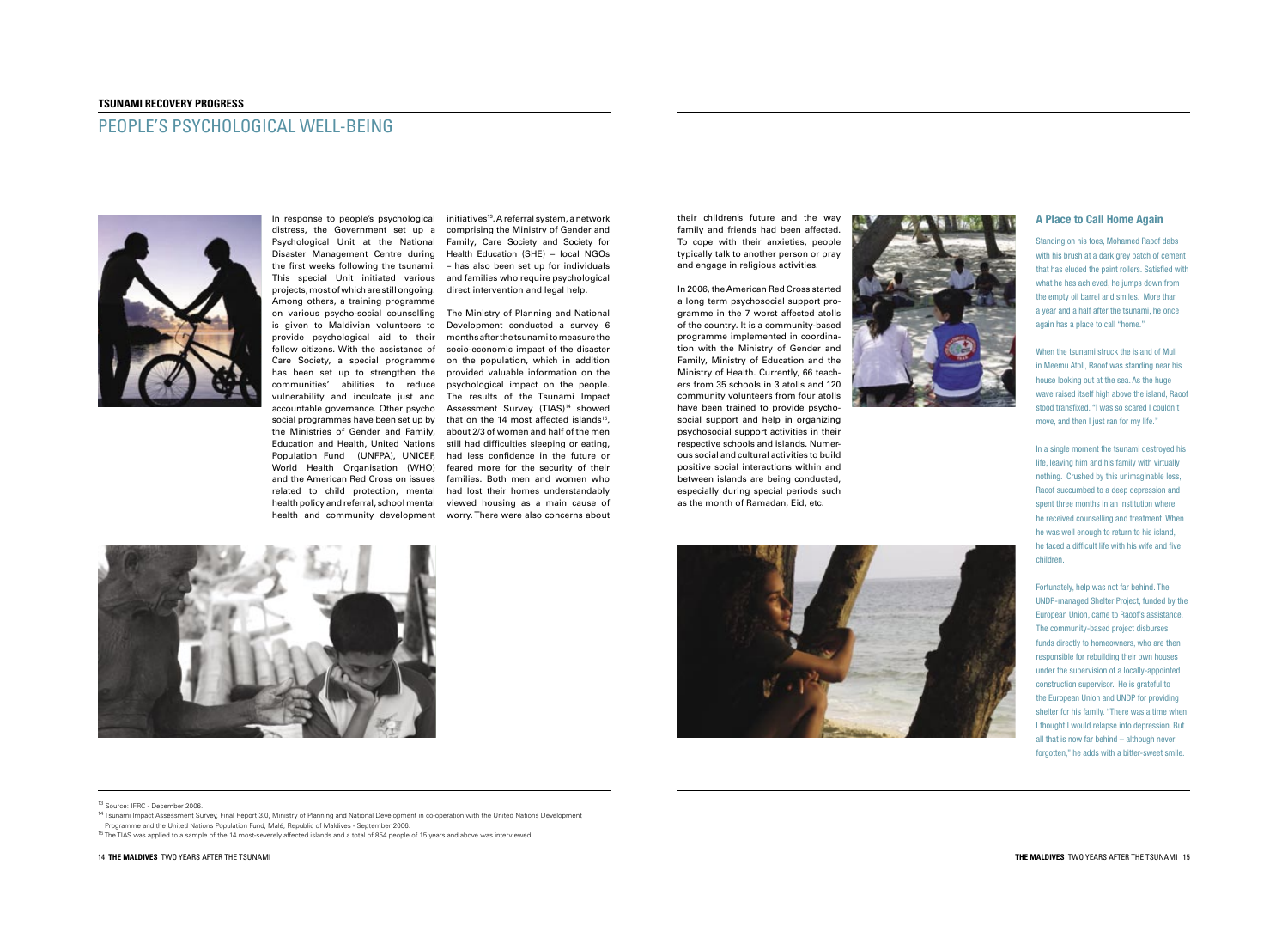### IMPROVING HEALTH SERVICES



# EMPLOYMENT

#### **Bringing the Passion Back**

Vinares, NGO of H.Dh.Vaikaradhoo is running a Cash Crops Project funded by UNDP Livelihoods South-South Grants Facility involving 50 islanders. The NGO has divided and equally given agricultural land to beneficiaries to grow cash crops. They have also established a market for selling the goods  $-$  the first batch of pumpkins was sold out!

Abdul Razzag Moosa, a 55-year-old farmer from Vaikaradhoo and a father of eight, owns one of these plots of lands. He started farming by growing yams, pumpkins, watermelons and millet among others, in an uninhabited island nearby and received an income of about MRF 5000 per month.

But the 2004 tsunami hit hard, devastating almost all of his crops. But he didn't give up hope. By signing on with the Cash Crops Project, he received a piece of land on his own island which he has now successfully harvested pumpkins from. The project has allowed him to share his passion with his family, and has become the major income generating activity and employment source for Razzag and his family.

Vinares plans to establish a Nursery for the beneficiaries as well as introduce new technologies in farming. Razzag and his fellow beneficiaries will be able to improve on farming techniques, and have yeararound crops.

After the tsunami, considerable efforts minimal level. It is expected that they were made together with the help willallbefullyoperationalagainbythe of external partners in order to re-endof2007. build health facilities damaged by the tsunami. Recovery and replacement of  $\,$  As  $\,$  part  $\,$  of the  $\,$  tsunami  $\,$  recovery  $\,$ physical infrastructure, heavy machinery, maternal health programme, the need equipment and consumables, are now for "friendly services" for adolescents highly advanced. Half of the 12 health was identified. More than 50 percent centres that needed repairs or recon-of the nation's population is under struction are already completed and 24-years of age and their access to 4 are ongoing. More than 30 health services is still limited. In collaboraposts were planned for reconstruction tion with the school health programme and rehabilitation work. Twenty-four (Ministry of Education), the Youth of them have been completed with Centre (under the Ministry ofYouth), assistance from the German Red Cross UNFPA, and the Society for Health which is also installing and sourcing or Education, the Indira Ghandi Memoproviding equipment, including X-ray rial Hospital in Male' has opened an machines and modern laboratories. adolescent clinic that will offer, in As part of longer-term planning, addition to general medical services, 2 Atoll Hospitals and one Regional reproductive and sexual health Hospital are now completed, with two counseling services and awareness more hospitals planned for construc- activities<sup>16</sup>. A future challenge will be to tion in 2007 and another Regional extend these services to youth in the Hospital to be upgraded and extend-islands. ed with the support of the French Red Cross.

Although the services of health posts Development Plan is to provide health and centres are still functioning, services to all, inclusive of the dis-

Completed and handed over **1999** and 1999 and 1999 and 1999 and 1999 and 1999 and 1999 and 1999 and 1999 and 1999 and 1999 and 1999 and 1999 and 1999 and 1999 and 1999 and 1999 and 1999 and 1999 and 1999 and 1999 and 1999

Work ongoing the contract of the contract of the contract of the contract of the contract of the contract of the contract of the contract of the contract of the contract of the contract of the contract of the contract of t

In tender stage 2

**Reconstruction and Repair of Health Posts Progress** Source: German Red Cross

**Completed and waiting for handover 22 Completed and waiting for handover 22** 

some of them are only active at a very advantaged, at a reasonable cost. In terms of longer term development goals, the main aim in the 7th National

0 2 4 6 8 10 12 14 16 18 20 22

The massive repair and reconstruction programme potentially represented an opportunity to widen employment prospects to the national population. However, much of the skilled and unskilled workforce of several reconstruction aid agencies is sourced from outside the country – primarily as a result of scarce local technical expertise. Although the tsunami brought employment opportunities in construction, trade and transport sectors, there is no evidence that those opportunities have contributed to a significant reduction in unemployment.



<sup>16</sup> United Nations Maldives, Summary of Activities, Recovery Programme - June 2006.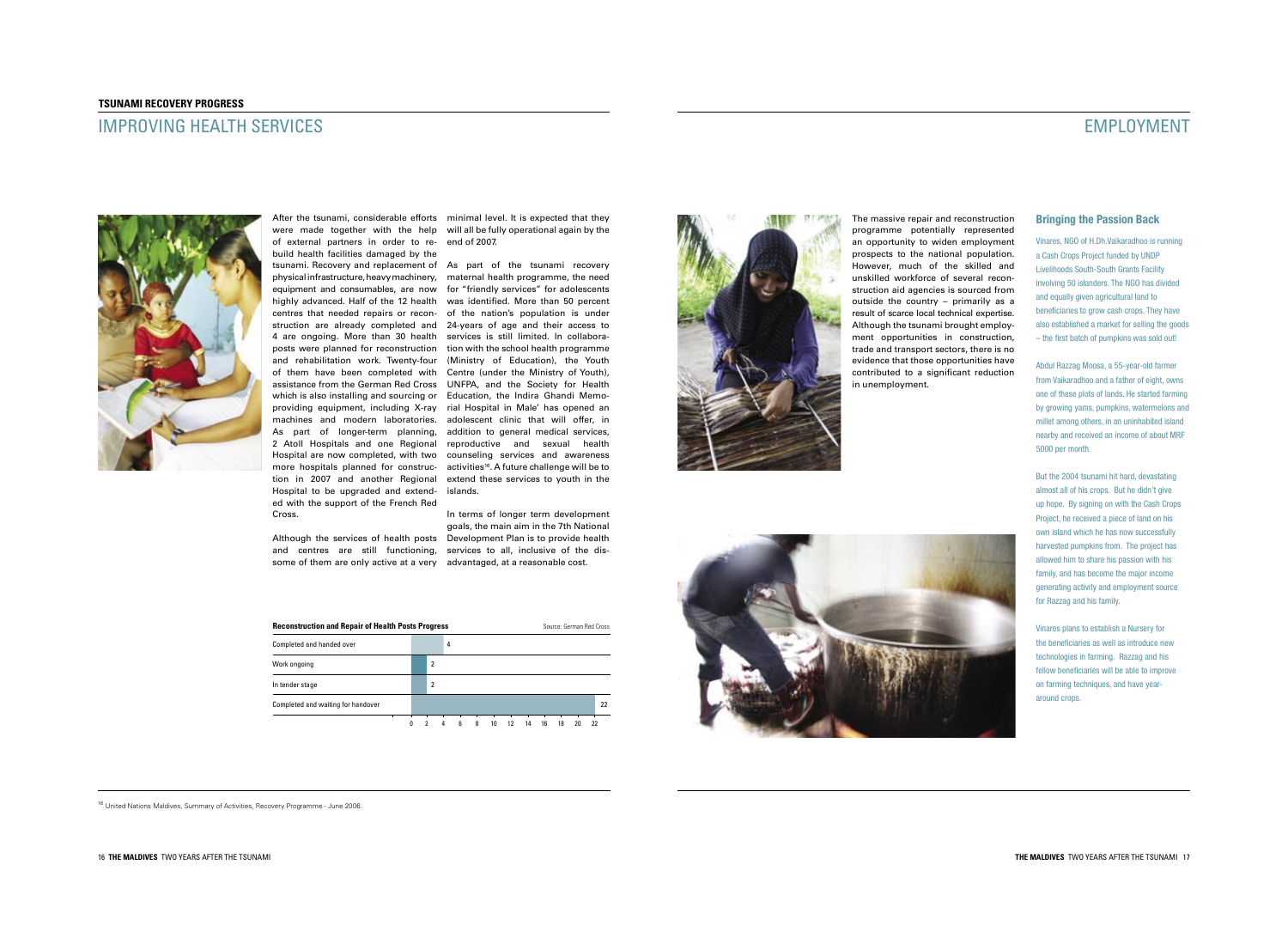tivity to 20 Teacher Resources Centres, and the World Bank is providing the same support to 4 Focus Islands, with the aim of connecting teachers, school administrators and students on each of the Maldives' far-flung atolls, to a global e-network of teacher training and educational resources. The Teacher Resources Centre should be fully functional by the end of May 2007. Government policy is to enhance the quality of education at primary and secondary levels by improved teacher training.



- Here again, while the overall situa-UNICEF is assisting with the rehabilitation or reconstruction of 47 primary schools and 20 pre-schools, of which 5 pre-schools and 20 primary schools have been reconstructed;
	- French Red Cross is assisting with the construction of 2 pre-schools and 1 primary school as well as developing a pilot Vocational Training Centre;
	- An additional 40 schools are currently being upgraded under post tsunami recovery and reconstruction projects;
	- Around 6,000 children have benefited from the distribution of learning materials including text books. Their classrooms received new furniture (desks and chairs) and nearly 100 brand new black boards;
- and other recovery initiatives show Watertankshavebeeninstalledin80 schools;
- Around 50 temporary classrooms Various complementary initiatives have been taken in order to improve the education sector throughout the country. Equipping schools with new learning materials and new technologies is part of those initia tives and more than 100 schools have already received new equipment;
	- Over 600 school teachers, headmasters and supervisors have been trained on child-friendly active learning.

tion has improved since 2004, this is due mostly to development initiatives taken before the tsunami. Previously, 65 percent of the population lived on islands with schools going up to grade ten or higher, but by 2005 this proportion had increased to 70 percent. One reason for this has been the relocation of smaller populations to islands with more facilities. Over the same period the ratio of students per trained teachers for primary schools in the atolls fell from around 40 to 35, quite an achievement over such a short period of time<sup>17</sup>.

Work to re-establish schools facilities damaged or destroyed by the tsunami that:

- and 10 toilets have been established in 6 different islands pending the construction of more permanent buildings;
- Three temporary accommodation blocks for teachers have been constructed in 3 islands;





<sup>17</sup> Tsunami Impact Assessment, Final Report 3.0, Ministry of Planning and National Development in co-operation with the United Nations Development Programme and the United Nations Population Fund, Malé, Republic of Maldives - September 2006.

<sup>18</sup> UNICEF Programme Updates - November 2006.

#### **Making Teaching Child-friendly**

"Quite simply, there are not enough teachers on the islands," says Yashfa Mohamed, a shy and petite 23-year-old teacher. "I love teaching, especially grade one. But more than half of my colleagues haven't finished their training, which means the ones that have, like me, sometimes have to work very hard." Yashfa is not alone in her concerns. More than a third of the country's national primary teaching staff have not completed training and as a result, providing quality education is a major challenge.

The good news for teachers like Yashfa is they won't have to wait long. As part of UNICEF's efforts to "build back better" in its post-tsunami rehabilitation efforts, it is improving the quality of education through the introduction of hi-tech broadband-enabled Teacher Resource Centers (TRC's). These Centers, which consist of an Internet-enhanced training environment with state-of-the-art computers and equipment, will allow teachers to use the Internet as a direct teaching tool. Two out of the 20 planned Centers are already functioning, drastically expanding the implementation of 'child friendly approach to education' throughout the country.

This method is a new way of teaching that puts children first when it comes to learning, and allows teachers to promote enquiry and selfexpression from children, as well as a sense of inclusiveness and individual difference. In addition to the 198 teachers who have already been trained in this method, the Teacher Resource Centers will benefit 7,500 children, 540 teachers and 105 school principals.

#### **TSUNAMI RECOVERY PROGRESS**

### IMPROVINGEDUCATION



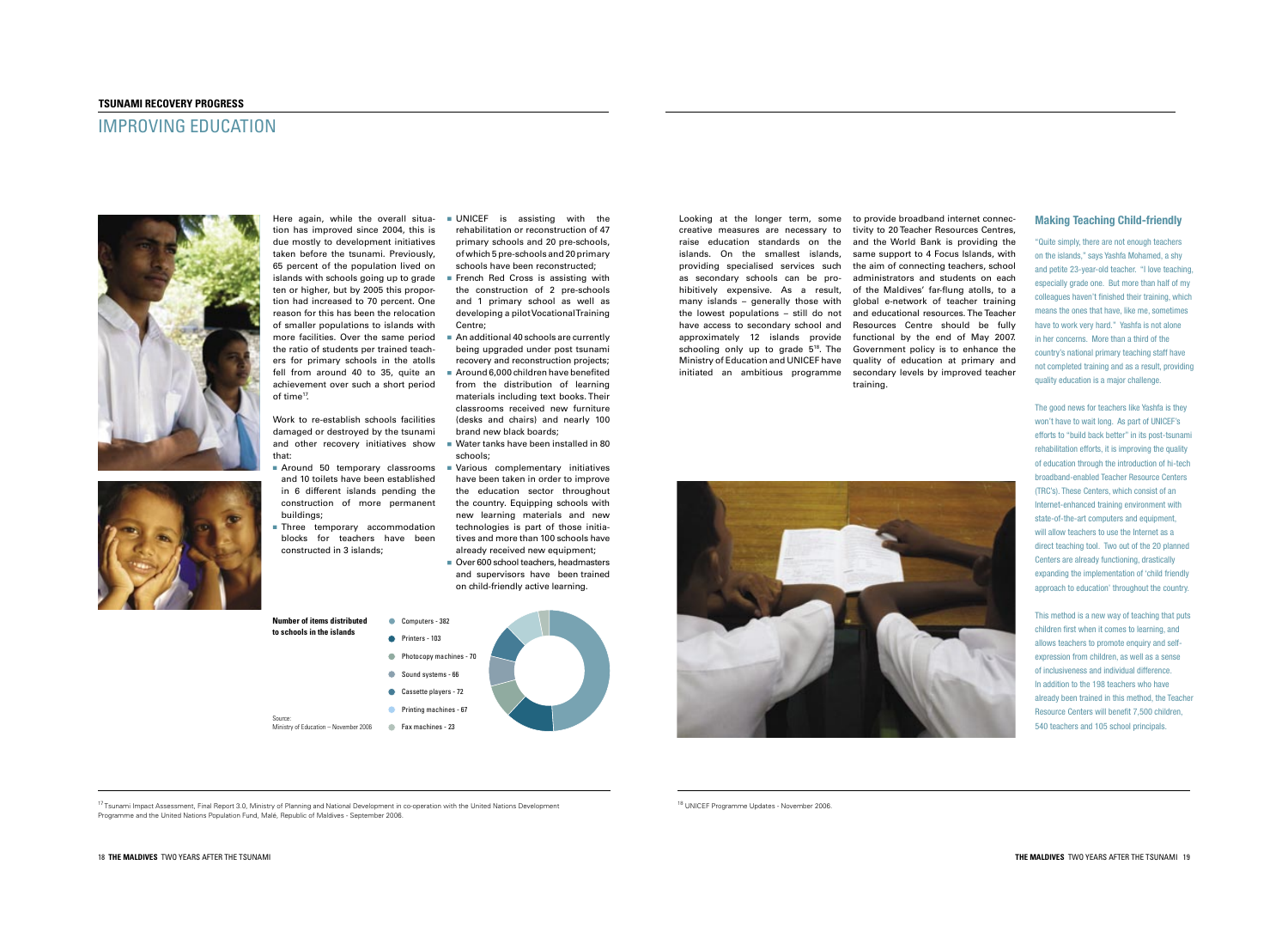### REHABILITATION OF HARBOURS



islands was badly damaged in the tsu- being constructed by Public Works nami<sup>19</sup>. Initially, more than 100 islands Services of Ministry of Construction were assessed as needing harbour and Public Infrastructure, MCPI, under repairs or reconstruction. Due to the government budget. transfer of some of the islands to other posed for other such funding sources.

losses were: fishing vessels (US \$ 11.16 million); fish processing facilities (US  $$$ 3.9 million) and support infrastructure (US\$5.67million). ■ The pole and line tuna fishers and small-scale traditional fish processors were the most affected. Productive

assets were primarily lost by traditional fish processors, mainly women, in the most affected atolls in the central region. More than 22% of the national fishing fleet was lost or damaged, or out of commission. 659 fishing vessels were lost or had damaged hulls, while 246 vessels had damaged engines and 592 fishing vessels suffered loss or damage to fishing gear and equipments. 1369 fish processing units were damaged or destroyed. Of these, 1160 were cottage based processing units, while 209 were semiindustrial fish processing facilities. Hence, more than 35,000 fisher folk (more than 7,000 households) in 98 islands lost their livelihoods. Direct loss of livelihood was suffered by more than 1,200 fishers. Fishworkers suffered increased indebtedness as loan financed fishing vessels, fishing gear and productive assets were lost or damaged.

 $\blacksquare$  The estimated direct loss suffered by the fisheries sector due to the tsunami of December 2004 is Rf. 321 million (approximately US\$ 25 million). Major



 status of fishers by structured assistance to repair and replace productive assets; and to provide appropriate support infrastructure and enabling conditions;

completed with the ongoing recovery to be provided by fisheries sector and reconstruction work including due to tsunami, will be provided to A building back better approach has been taken within the sector. The projects to establish fishery infrastructures are progressing speedily. As everything has been planned except for the lengthy activities, like establishment of infrastructure and construction of fishing vessels, all the assistance beneficiaries by the end of June 2007.



#### **Tsunami rehabilitation programme performance**

In first phase except a few number of beneficiaries, most have been assisted with one of these ways; provision of fish processing equipment, provision of fishing equipment, helped in repairing fishing vessel and helped in repairing engines, and in second and third phase most activities have been completed.An estimated total of 26.3 million rufiyaa in kind assistance has been provided to 2000 affected people.

- 
- $\blacksquare$  Helping fish processors by providing equipment:80%completed.
- Repairing fishing vessel and engines: 75%completed.
- Replacement of lost and damaged fishing gear: 90% completed.

The major objectives of fisheries Tosummarize livelihoods rehabilitation were: a)To improve post-tsunami economic

- $\blacksquare$  Construction of fishing vessels: work has started and first hull is finishing.
- Provide training: Training is ongoing in some islands and training will be carried out in 50 islands in total.
- Developing corporative: in 15 islands it will be developed and registered by nextweek.

harbour programmes conducted by Though foreign agencies contributed Ministry of Construction and Public to the rehabilitation process by Infrastructure, MCPI, a total of 81 financialaids,MCPIbeingthegovernislands currently remain in theTsunami wenthoody for infrastructure project repair list. Of these 81 islands, 50 implementation and management, harbours have been prioritized as the harbour reconstruction projects being in most urgent need of address, were conducted under the consultancy and the remaining 31 as second phase of MCPI. One of the Government's priority. Foreign funding sources have key milestones is to complete all the been confirmed for 14 islands and an harboursinthenexttwoyearsandfor additional 18 islands have been pro-that purpose it has already proposed opment partners including UNDP. Four added to the rising cost of construction, other harbours for funding to different foreign donors. Harbours are expensive to reconstruct or upgrade and funding for them is difficult to secure. This,

vessels.

<sup>19</sup> National Recovery and Reconstruction Programme, Ministry of Planning - March 2005

### RECOVERY IN THE FISHERIES SECTOR

- b) To restore jobs and income earning opportunities;
- c) To provide appropriate financing mechanisms; and to
- e) To build individual and community capacity to improve livelihoods.

■ By mid 2006, US \$ 15.33 million in post tsunami assistance had been committed by the Government and various donors. Donors include UNDP, Food and Agriculture Organization (FAO), International fund for Agriculture Development (IFAD), Japanese Government, AusAid, ADB and World Bank. Most of the direct assistance to affected beneficiaries has now been primarily infrastructure reconstruction and construction of replacement fishing

Much of the infrastructure on 104 harbours under construction, 3 are

Currently eight harbours have been completed with the assistance of develharbours are under construction and is why progress in this sector is slow. of the 14 funding confirmed harbours, 2 are at tender stage. One of this is funded by Asian Development Bank (ADB) while the other is funded by Government of Turkey. Of the 4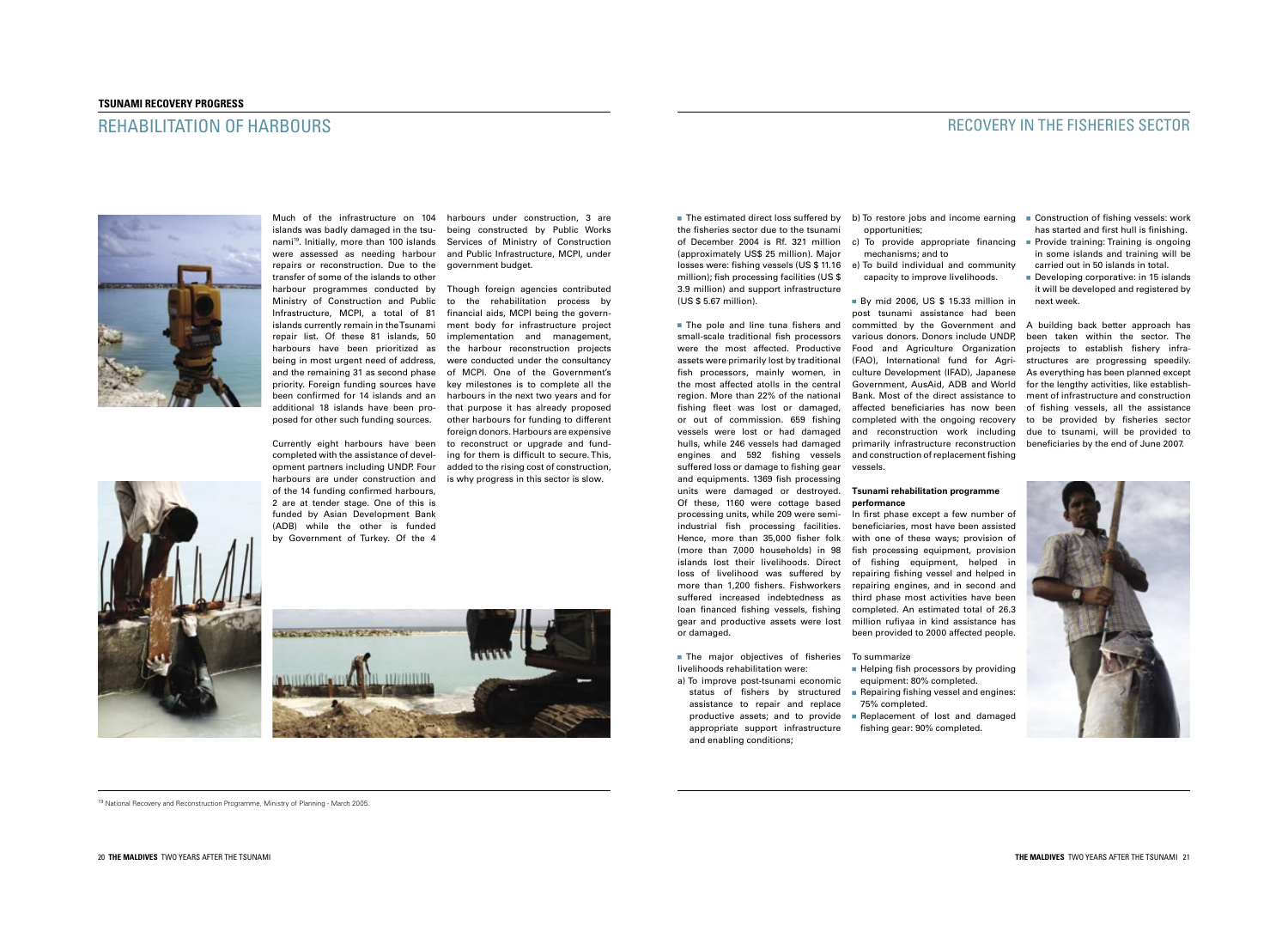Following the tsunami, and in order and additional training.With the help to be better prepared in case of a new disaster, the Government decided to officially establish the National Disaster Management Centre as a permanent institution to coordinate all disaster and relief activities. Its tasks would include developing guiding principles for key development sectors such as housing and infrastructure. The NDMC has developed a National Plan on Disaster Management that came into operation in December this year and provides detailed measures to be taken during a natural emergency to save lives and protect property.

In order to ensure the practicability of the plan before it was launched, a simulation exercise was conducted on one island, spearheaded by the Ministry of Defence and National Security (MDNS), the Ministry in charge of the NDMC, and with technical and logistics support from UNDP and the Atoll Office. The exercise was welldocumented and a standard quideline has been finalised for facilitating similar evacuation simulation exercises.This exercise is the first of its series and many more such exercises are planned in the country <sup>20</sup>.

Disaster management capacity building is also supported at island, atoll and national level by the Red Cross and Red Crescent Movement in the Maldives. UNDPisworkingatthecommunitylevel witheducation,awareness-buildingand other initiatives. The Ministry of Health considers a priority the strengthening of disaster preparedness in island health facilities, which includes the testing of disaster preparedness plans in drills

reducing vulnerabilities before, during and after disasters. The concept of "Safe Islands" was initiated by the Government after the tsunami, building on earlier plans for 'population consolidation' on selected host islands. It addresses longterm development goals to improve environmental security, creating a more secure environment and with the necessary infrastructure to be economically sustainable. Islands are chosen on the basis of selected criteria whichincludesizeofislandandpotential for reclamation or connection, strategic location and population size. They can

<sup>20</sup> UNDP donor briefing note - November 2006.

## **HUMAN SECURITY AND** DISASTER PREPAREDNESS

of UNDP, it is implementing a hospital preparedness plan for high casualties. At the national level, 85 volunteers from various government agencies working in management of emergencies, such as the personnel from Maldives Police Service, Ministry of Health, Ministry of Youth, Faculty of Health Sciences as well as independent volunteers have been trained in 'Psychological First Aid'. They would serve as a reserve pool of psychosocial support providers during future disasters

also serve as host islands for isolated communities living in islands with less developmental potential. Seven islands arecurrentlybeingdevelopedaccording to the Safe Island Policy, and should contribute to reducing disaster risk by having enhanced coastal defences and providing better protection to  $inhabitants$  – including developing the potential for communities to support income-generating activities. Although the concept brings added value to the security of the communities, as well as increasing the potential for achieving economies of scale, it needs additional refinement to enhance its coherence. It is also difficult to implement, mainly because people are naturally attached to their islands by ancestral history and tradition. Moreover, some communities fear a loss of independence and influence with the prospect of having to put down roots and share an island with another community. These tensions are contributing to delays and slowing the reconstruction process on somesafeislands.

The IFRC is leading the process of forming a national Maldivian Red Crescent Society in collaboration with the Maldivian Government and various related interests from civil society. The Red Cross and Red Crescent Movement is known worldwide for its leading role in disaster management related actions. It is anticipated that the Maldivian Red Crescent Society would become an important local partner in relation to enhancing capacities and

different elements of the agriculture hasbeenestablishedand8,614timber Forestry resource of Maldives was severely affected by the tsunami. Thus the programme to rehabilitate the forests and associated environments is under way. Under this a nursery trees have been planted in 8 islands. Activities have been carried out to rehabilitate the mangroves and awareness materials will be published in due

The livelihood of most of the islanders 12 atolls. Work is in progress to are dependent on agriculture and further develop the two agriculture being a sector quite vulnerable to envi- centers in Hanimadhoo and Mendhoo ronmental and anthropogenic impacts to strengthen the extension services the sector was one of the worst hit by and to support the communities to the 2004 tsunami. About 50% of the developanintegratedapproachtosoil inhabited islands were destroyed due water management. More than 50% to salt intrusion. Apart from the fields, of the agricultural products is traded by waves or died due to salt intoler- and is in the process of upgrading the rehabilitation, crop production, and through the Male' Local Market.Thus the government is addressing the constrains of the market infrastructure facility.

Saudiyya Kuda Manik, 41, lives on Isdhoo Kalaidhoo, where her family has been farming for generations. When the tsunami reached the shore, the destructive wave washed away the crops, leaving little behind but salinated land. "There was not one seedling left to be replanted," explains Saudiyya. Nearly two years on Saudiyya is back on the land with a group of farmers who were given a cash grant by the British Red Cross. Saudiyya said, "the grants have helped us to grow numerous varieties of fruit and vegetable for (our families) and to sell to local communities." The island committee group also participated in an agricultural training organised by the British Red Cross in conjunction with the Ministry of Agriculture, Fisheries and Marine Resources.



# RECOVERYINTHEAGRICULTURALSECTOR

#### **Seeds to bring back life**

cultivable area or 3805 ha in the perennial trees such as coconuts, breadfruit, mango, betel leaf, guava and water apple trees were uprooted ance. A quick response was initiated by the government to help revive the sector with the help of donor agencies, namely UNDP, FAO, ADB, IFAD, World Bank, Japan Non-Project Grant Aid and Hotel Plan Limited (Singapore), 10 projects were drawn up, encompassing sector.

In the initial stages a tree doctor visited islands and more than 2000 trees were treated. Home gardens course. being an important component in agriculture sector, a number of projects Although agriculture production was were targeted to help them. During phase one, financial assistance has ery has been rapid, helped by the been provided to 5600 beneficiaries in 122 islands, and a second phase is in the pipe line. In 26 islands, Agriculture Cooperatives has been established and steps are been taken to start up a home gardeners in providing inputs, revolving fund scheme. In most severely affected 50 islands farming machin- agriculture sector is formulating the eries, fertilizers, seeds and seedlings have been distributed to 4042 farmers covering a fifteen years period from and home gardeners. The second phase of the national fruit tree programme was initiated to mitigate and revitalize the loss of fruit trees. The objective of the programme is to plant a fruit tree increasing rural employment focusing in each household of the inhabited islands. Up to date 16,506 fruit trees women in outer atolls, and partially has been planted in 72 islands within substituting imports of agriculture

severely damaged by tsunami, recov abundant rain that assisted the recovery of cultivable land from salt water and by the programms that is in progress to help the farmers and seedlings and technical support. The Agriculture Development Master Plan, 2006-2020, focusing on improving productivity of the agriculture sector for enhancing food security, improving the nutritional status of households, particularly on unemployed youth and products.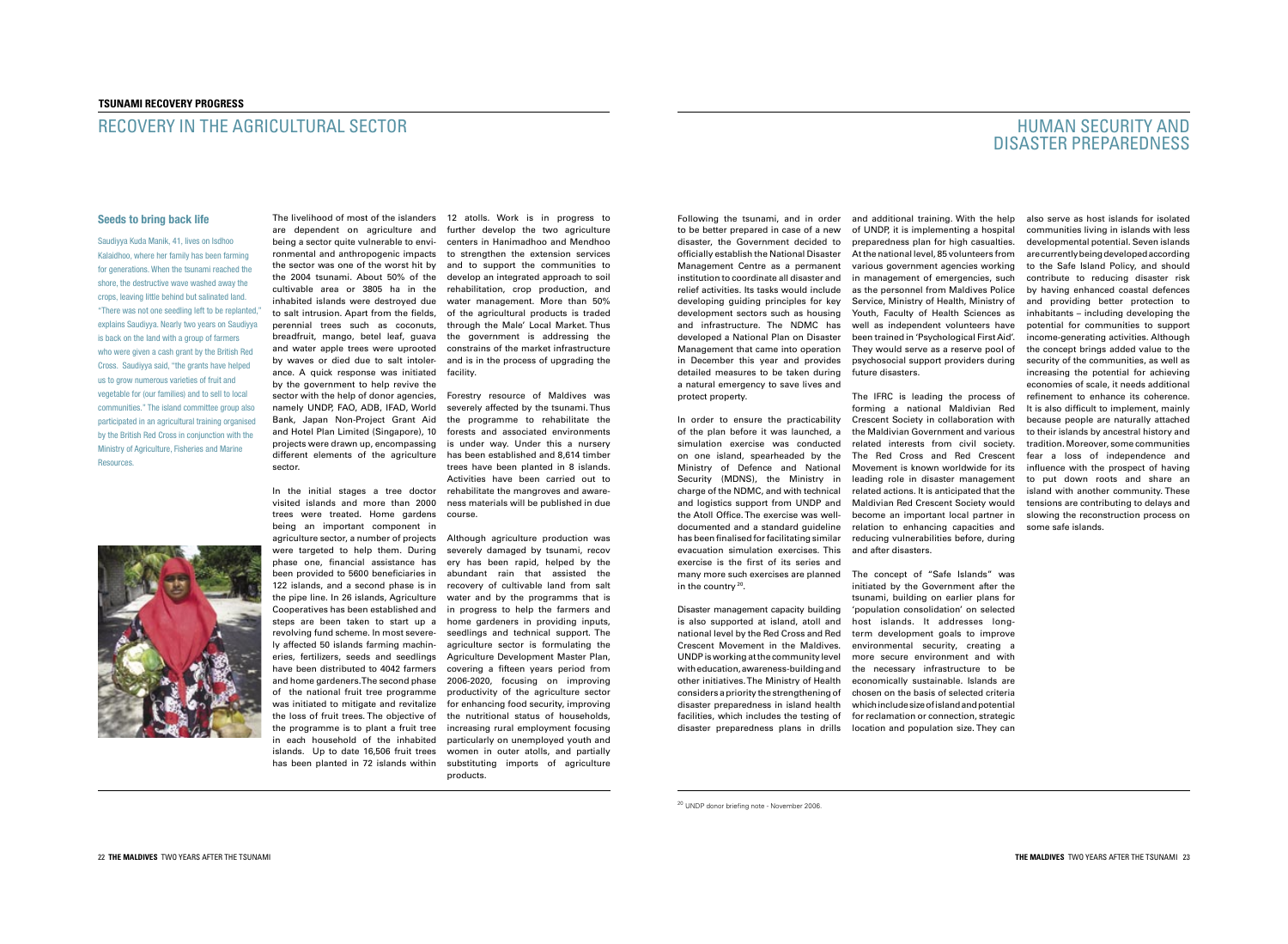The protection of the environment remains a major concern for the Maldives, not only because of the tsunami but as an on-going challenge to ensure sustainability of the fragile ecosystems of these low-lying coral reef islands. Although the tsunami created a number of specific environmental problems including physical destruction of habitats, the creation of large volumes of tsunami debris and salination of soils and groundwater, many environmental problems, that pre-date the tsunami, including poor waste management and sanitation systems, remain.

Following the tsunami, a number of environmental projects were initiated with national partners including the Ministry of Environment, Energy and Water (MEEW) which include:



Environmental Asse ssment report; Tsunami waste management pro gramme by the Australian and

 islands; **Pilot mangrove rehabilitation by FAO** and UNEP:

UNEP's hazardous waste clean-up from 89 impacted islands;

■ Capacity-building including training in environmental impact assessment (EIA), hazardous waste collection, site investigations and international environmental law.

# ENVIRONMENT

 United Nations Environment Prog- to pay for waste services remains a ramme (UNEP) Maldives Post Tsunami potential barrier to the development of sustainable waste solutions in the islands.

Canadian Red Cross Societies on 74 A number of environmental issues remain including:

- Strategic Environmental Assessment (SEA) of the overall rehabilitation and reconstruction;
- Strengthening environmental govern ance at the national, atoll and islands level;
- $\blacksquare$  Sustainable reconstruction including materials (recycled materials, etc.) and techniques, energy efficiency and conservation, alternative water supply and sanitation systems, waste recycling/composting and environmental management:
- Poor fuel and waste oil manage ment. Recent MEEW/UNEP/UNDP investigations have identified con tamination of groundwater caused inappropriate management of oils from power stations:
- Climate change adaptation and disaster risk reduction;
- Integration of environment and disaster risk concerns in recon struction and development planning, as demonstrated in the Safe Islands programme.

management facilities in a joint project demonstrate, to developing and that has just been initiated as part of developed nations alike, how sound tsunami recovery activities. However, environmental management in both the challenge of raising awareness tsunamiandlonger-termdevelopment Whilst the Maldives alone can do little to slow the pace of global warming, they can continue to

 and tour operators, allowing in- the sector, which is being channeled spection teams from international by the Bank of Maldives. Individual number of tourist arrivals in 2006 of the funds will be disbursed over the record number that arrived in 2004. As the industry has now nearly fully recovered, expansion plans in place before the tsunami will resume, with an increase in the number of tourist resorts from 88 to 149 by the end of 2008. There is much work to be done to facilitate greater community participation in tourism, linking in with the challenges for stimulating greater employment opportunities through skills training. Furthermore, the Government of Maldives has procured from the European Investment Bank a loan facility of Euro 50 million (approximately US\$ 60 million) to resorts, which sustained damage during the tsunami, and which are being reconstructed are eligible for this facility.Two such projects have been approved to date, amounting to US\$20 million, and it is expected that the rest



Waste management in the Maldives has received particular attention during the tsunami reconstruction phase. The project of establishing a new waste management system (including facilities and training and education to support good waste management practices) was launched with the assistance of Canadian Red Cross and Australian Red Cross Societies.These two societies will complete their work by June 2007. In parallel, two regional facilities have been established by ADB and an additional two by UNDP. The long term goal is to establish a national waste managementsystem that should cover the waste management needs of all inhabited islands. The World Bank and European Union have provided funding for several waste of waste and willingness and ability programmes,canmeetthischallenge.



#### **TSUNAMI RECOVERY PROGRESS**

### TOURISM



In 2005 the Maldives Tourism Promotion Board, in association with tourism industry partners (tour operators, resort and hotel operators, travel agents, Airlines), started a recovery marketing campaign with Government financing that focused on reducing cancellations and encouraging new bookings. Activities included:

- Sending out letters indicating that the tourism industry was back to full operation;
- **Familiarisation trips for media,**  the industry and trade partners from all major markets such as TV, magazines, national newspapers organisations;
- Updating information to all concerned, especially international trade partners.

Thanks to such efforts, the tourism industry recovered rapidly. The overall is projected to be very close to the nextyearorso.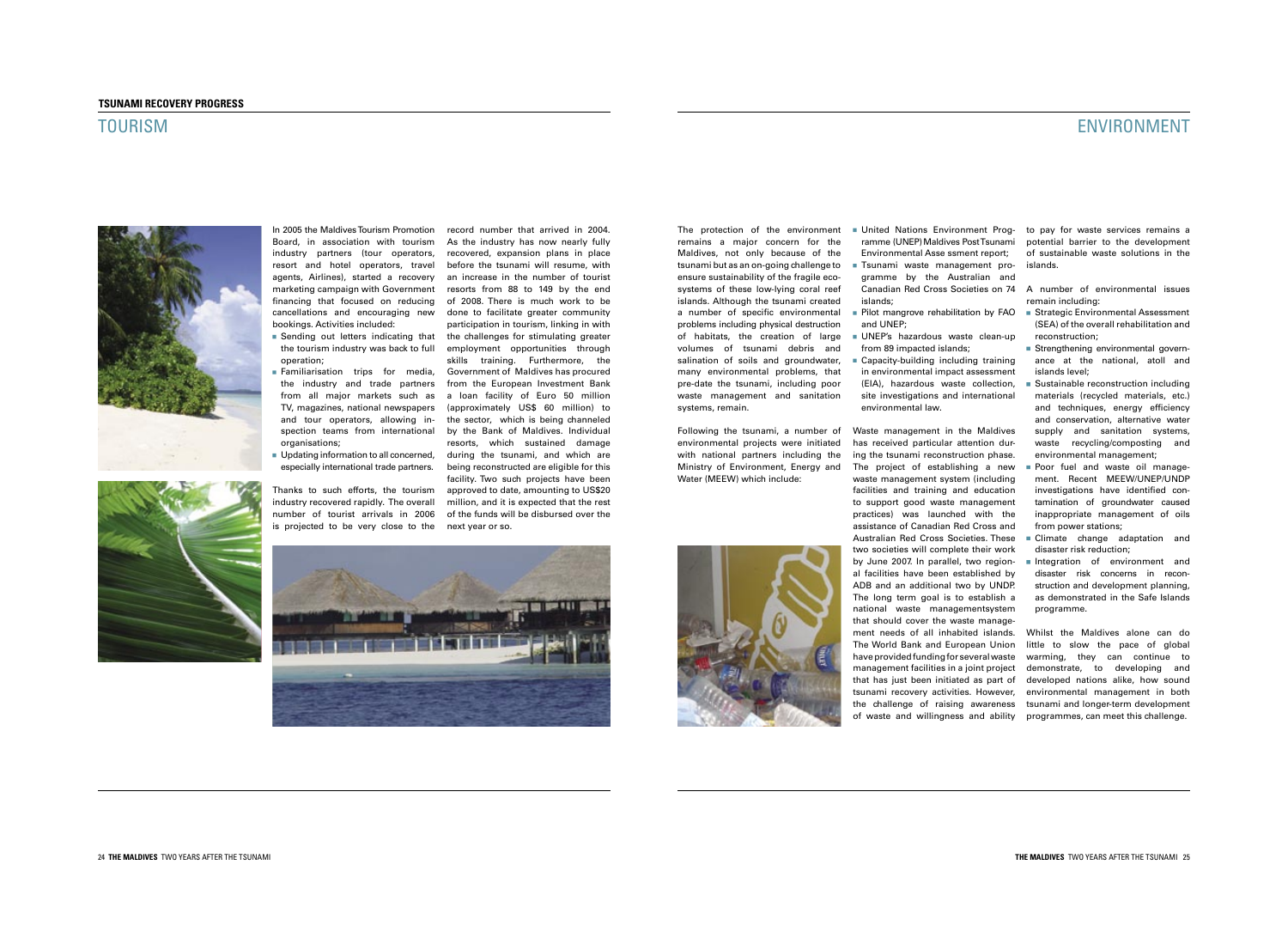the need for stronger community participation, not only in drawing up beneficiary lists for reconstruction and repair projects but in the entire recovery process;

The need for better coordination of programmes from a government central body, with a dedicated institutional structure for handling large aid flows for the overall reconstruction programme;

This report shows how much has been achieved in the two years following the tsunami.The overall pace of recovery has been notable, although progress in some sectors has been slower than in others.Those that have rebounded from recovery initiatives – tourism, fisheries and agriculture, for example – are matched by others such as reconstruction of houses and other island infrastructure, installing and upgrading water, sanitation and waste systems and environmental issues that represent the key challenges for next year. What must be kept in perspective is the need for time: to rebuild communities and to heal the psychological ripples of what happened to people. Both must be done step by step, and there are no shortcuts.

While lessons learnt were drawn from the relief phase, no comprehensive attempt has yet been made to draw them from the transitional phase. Some areas that could benefit from a retrospective examination of performance from all actors may include:

- 
- 
- 
- 

**The need to communicate more** effectively with people in the islands to inform them of progress and drawbacks;

 $\blacksquare$  The need for more realistic planning with regard to setting time frame targets for rebuilding communities. Such an exercise would represent a useful guide for future reference as well as a transparent attempt to examine strengths and shortfalls.

abuse, especially among but not limited to the young, is a serious concern for the long term health and wealth of the population. Although few people can be categorised as poor, analysis shows that many people can quickly slip into poverty. The supply of clean water, despite the good progress made, is still a concern. Last but not least, the high number of people who immigrated to Malé after the tsunami has added to the already crowded living conditions and growing numbers of unemployed youths, elements that could cause additional social and political tensions in the future.

Several national challenges that existed before the tsunami were thrown into greater relief by the disaster. This prompted the Government to make concrete plans to address them within the framework of the 7th National Development Plan. Disparities remain between Male' and the atolls, particularly in respect of income levels, livelihoods and gender. Youth unemployment remains a constant problem and the growing phenomenon of drugs

<sup>21</sup> Source: Maldives Tsunami Funding Status, DAD, Ministry of Finance and Treasury - November 2006.

Although the magnitude of these challenges may seem alarming, the Government recognises them and puts them at the forefront for future planning as monitoring of progress of tsunami recovery activities is also accorded high priority by all key Government stakeholders and H.E. President Maumoon Abdul Gayoom. The development agencies and others in the donor community are also beginning to address them jointly with the Government as they plan their future assistance programmes. Two years after the tsunami, there is great optimism that the Government, international development partners, and the people of the Maldives can succeed in building back a better Maldives.

tion Plan (NRRP) estimated the total cost of reconstruction (other than tourism) at US\$ 375,063,048. During August 2005 and June 2006, this figure was revised to reflect the changing costs and needs. The revised figure is US\$ 393,291,088.

Based on the NRRP, the funding gap as at mid-November 2006 was US\$ 70 million, down from a gap of US\$ 236 million in 2005. However, even with this progress made in obtaining donor commitments, some sectors, such as transportation, powe and energy and housing still face critical funding shortages and efforts at the highest level are being made to garner continued donor support and commitment for these sectors<sup>21</sup>. His Excellency President Maumoon Abdul Gayoom had brought this critical concern to the attention of several international fora includ-

The National Recovery and Reconstruc-  $\;$  ing  $\;$  the  $\;$  (United Nations General Clinton expressed "deep frustration"  $\;$ continued efforts of the UN Special Envoy for Tsunami Recovery, former national community for the Maldives 70million.tsunami recovery programme. President

Assembly) UNGA, in September 2006. at the huge funding gap in the Furthermore, the Government of Maldives,inhisaddresstotheGlobal Maldives notes with appreciation, the ConsortiummeetingheldinNewYork in April 2006.

| r  | <b>Original NRRP Needs</b> |   |    |       |     |     |     |     |     | 375.06 |        |  |
|----|----------------------------|---|----|-------|-----|-----|-----|-----|-----|--------|--------|--|
| э. | <b>Revised NRRP Needs</b>  |   |    |       |     |     |     |     |     |        | 393.29 |  |
| r  | <b>NRRP Commitments</b>    |   |    |       |     |     |     |     |     |        | 380.52 |  |
| ë  | <b>Net Funding gap</b>     |   |    | 70.55 |     |     |     |     |     |        |        |  |
| A. |                            | 0 | 50 | 100   | 150 | 200 | 250 | 300 | 350 | 400    | 450    |  |

Note: Net funding gap includes only the sectors that have received less than the requested amounts. The sectors that are fully funded or over funded are not included because these funds are not fungible.

#### **CONTINUING CHALLENGES FOR THE MALDIVES**

Many of today's challenges pre-date With all the repairs and reconstruction the tsunami. Indeed, protection of the environment, waste management, contractors has greatly increased. biodiversity protection, beach erosion, employment – especially youth employment, improvement of the quality of education, access to safe water, disaster preparedness and many others, are challenges that existed before 26 December 2004. The tsunami highlighted implementation deficiencies and reinforced the need for those goals to be reached. As such, the tsunami has been a wake-up call for the country to act decisively on them.

United States President Bill Clinton The overall funding status is given in mobilising funds from the inter- below,whichshowsagapofoverUS\$

**Funding Gap (US\$ Millions)** Source: Development Assistance Database, Ministry of Finance and Treasury - December 2006.

going on, the demand for qualified Saturation of the construction market is a major challenge since many contractors are simply not able to complete projects in time. The cost of construction works has soared, leaving many of the earlier cost plans unrealistic.

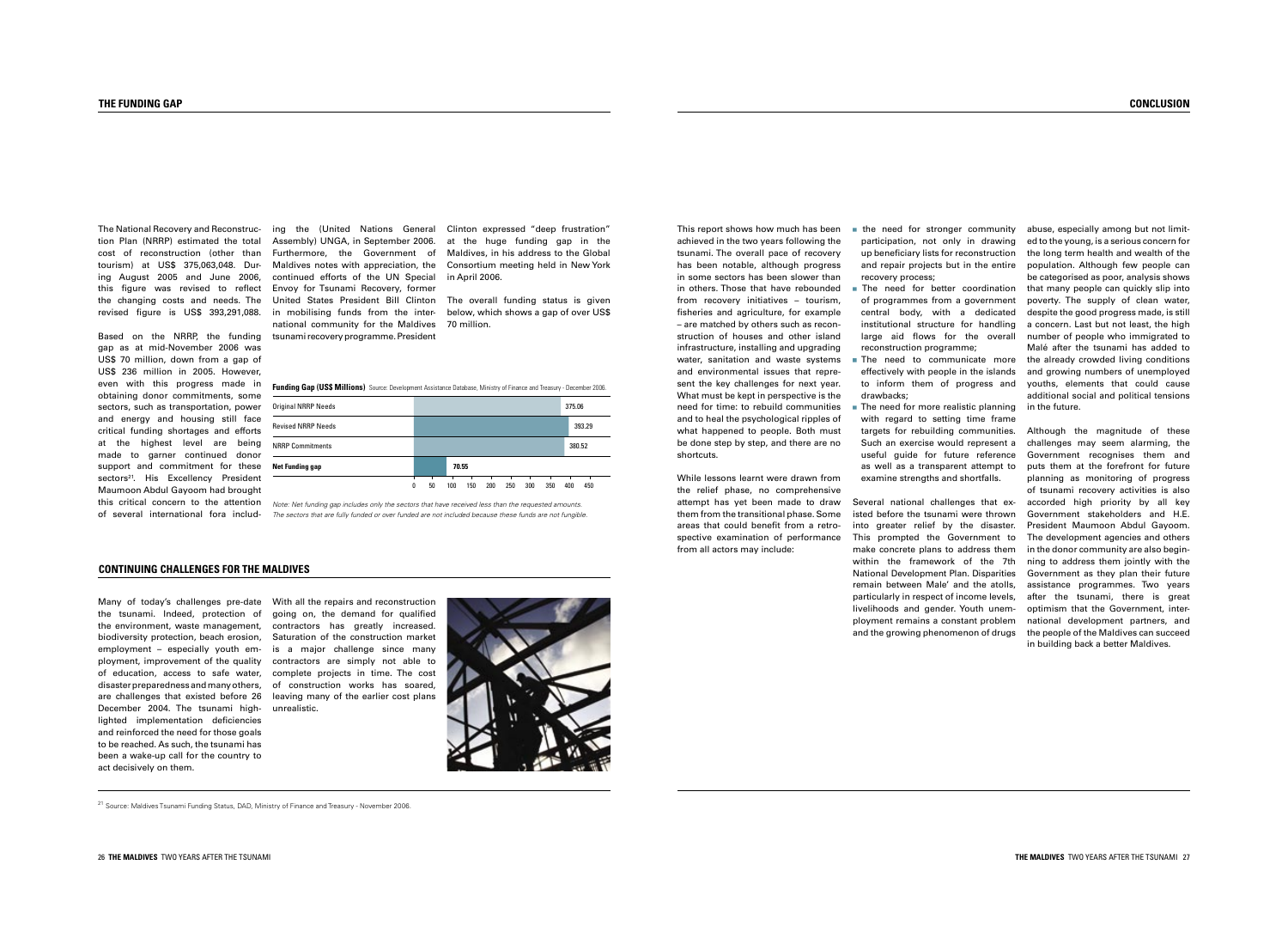28**THEMALDIVES**TWOYEARSAFTERTHETSUNAMI **THEMALDIVES**TWOYEARSAFTERTHETSUNAMI29

| <b>Sector</b>                                     | <b>Revised Funding Need</b><br>(US <sub>3</sub> ) | <b>Donor Commited</b><br>(USS) | <b>Expended by Partner</b><br>(USS) | Delivery/<br><b>Ependitures</b> |
|---------------------------------------------------|---------------------------------------------------|--------------------------------|-------------------------------------|---------------------------------|
| New Host Islands                                  | 15,000,000.00                                     | 20,337,186.00                  | 119,379.00                          | 0.59%                           |
| <b>Environment and Natural Resources</b>          | 9,800,000.00                                      | 14,354,018.00                  | 2,696,891.00                        | 18.79%                          |
| Power & Energy                                    | 21,400,000.00                                     | 10,666,155.00                  | 2,084,019.00                        | 19.54%                          |
| Governance                                        | 5,544,000.00                                      | 6,597,604.00                   | 2,727,542.00                        | 41.34%                          |
| Transportation                                    | 80,410,494.00                                     | 43,056,949.00                  | 8,762,572.00                        | 20.35%                          |
| Agriculture                                       | 12,870,000.00                                     | 6,740,265.00                   | 1,769,164.00                        | 26.25%                          |
| Housing                                           | 121,804,719.00                                    | 115,249,805.00                 | 34,328,887.00                       | 29.79%                          |
| <b>Water Sanitation &amp; Drainage</b>            | 45,644,000.00                                     | 64,077,626.00                  | 22,938,178.00                       | 35.80%                          |
| Livelihoods                                       | 17,400,000.00                                     | 6,030,973.00                   | 2,276,767.00                        | 37.75%                          |
| Education                                         | 21,157,514.00                                     | 32,437,628.00                  | 20,698,232.00                       | 63.81%                          |
| Disaster Risk Management                          | 5,334,827.00                                      | 3,738,649.00                   | 2,265,198.00                        | 60.59%                          |
| <b>Fisheries &amp; Aquatic Resources</b>          | 24,750,000.00                                     | 16,563,196.00                  | 9,790,264.00                        | 59.11%                          |
| <b>Health Nutrition &amp; Social Protection</b>   | 12,175,534.00                                     | 40,674,862.00                  | 14,290,065.00                       | 35.13%                          |
| <b>Total for NRRP</b>                             | 393,291,088.00                                    | 380,524,916.00                 | 124,747,158.00                      | 32.78%                          |
| Budgetary / Balance of<br><b>Payments Support</b> |                                                   | 6,500,000.00                   | 6.500.000.00                        | 100%                            |
| Relief                                            |                                                   | 12,007,014.00                  | 7,036,201.00                        | 58.60%                          |
| Un-identified                                     |                                                   | 2,610,937.00                   | 164,472.00                          | 6.30%                           |
| <b>Administrative and Other Costs</b>             |                                                   | 5,974,879.00                   | 2,582,286.00                        | 43.22%                          |
| <b>Total including non-NRRP contributions</b>     | 393.291.088.00                                    | 407,617,746.00                 | 141,030,117.00                      | 34.60%                          |

#### **ANNEX C**

#### MALDIVES TSUNAMI FUNDING STATUS - NOVEMBER 2006

Source: Development Assistance Database, Ministry of Finance and Treasury, http://dad.finance.gov.mv

Luxembourg Mauritania NIO Bank Netherlands NewZealand Norway OCHA Portugal Private Funds RaboBank Rotary International Saudi Red Crescent Switzerland Trinidad and Tobago Tuvalu United Kingdom UN UN Foundation **UN Habitat** UNDP UNFPA UNICEF United States of America WB WHO World Food Programme

| ADB              | <b>Asian Development Bank</b>                      | <b>American Red Cross</b>     |
|------------------|----------------------------------------------------|-------------------------------|
| ARC              | <b>American Red Cross</b>                          | Asian Development Bank        |
| AuRC             | <b>Australian Red Cross</b>                        | Australia                     |
| AusAid           | Australian Aid                                     | <b>Australian Red Cross</b>   |
| <b>BRC</b>       | <b>British Red Cross</b>                           | Belgium                       |
| CRC              | <b>Canadian Red Cross</b>                          | <b>British Red Cross</b>      |
| DAD              | Development Assistance Database                    | Canada                        |
| ECH <sub>0</sub> | European Commission - Directorate General          | <b>Canadian Red Cross</b>     |
|                  | for Humanitarian Aid                               | China                         |
| EU               | <b>European Union</b>                              | <b>European Commission</b>    |
| FA <sub>0</sub>  | Food and Agriculture Organisation                  | ECH <sub>0</sub>              |
| <b>FRC</b>       | <b>French Red Cross</b>                            | FA0                           |
| GDP              | <b>Gross Domestic Product</b>                      | Finland                       |
| GOM              | <b>Government of Maldives</b>                      | Flinders Council, Tasmania,   |
| GRC              | <b>German Red Cross</b>                            | Australia                     |
| <b>HIRU</b>      | Housing and Infrastructure Redevelopment Unit      | France                        |
| HIV/AIDS         | Human Immunodeficiency Virus /                     | <b>French Red Cross</b>       |
|                  | Acquired Immune Deficiency Syndrome                | <b>German Red Cross</b>       |
| <b>IDP</b>       | <b>Internally Displaced Person</b>                 | Germany                       |
| IFAD             | International Fund for Agricultural Development    | <b>Government of Maldives</b> |
| <b>IFRC</b>      | <b>International Federation of Red Cross</b>       | Greece                        |
|                  | and Red Crescent Societies                         | Hong Kong Red Cross           |
| JICS             | Japan International Cooperation Systems            | <b>IFRC</b>                   |
| <b>JICA</b>      | Japan International Cooperation Agency             | Japan                         |
| <b>MCPI</b>      | Ministry of Construction and Public Infrastructure | Korea (Republic of)           |
| MEEW             | Ministry of Environment, Energy & Water            | Kuwait                        |
| <b>NCCB</b>      | National Narcotics Control Bureau                  |                               |
| NDMC             | National Disaster Management Centre                |                               |
| NERU             | National Economic Recovery Unit                    |                               |
| NGO              | Non-Governmental Organisation                      |                               |
| <b>NRRP</b>      | National Recovery and Reconstruction Plan          |                               |
| <b>OCHA</b>      | UN Office for the Coordination of the              |                               |
|                  | <b>Humanitarian Affairs</b>                        |                               |
| <b>OXFAM</b>     | <b>OXFAM International</b>                         |                               |
| RO.              | Reverse Osmosis                                    |                               |
| <b>SHE</b>       | Society for Health Education                       |                               |
| <b>TIAS</b>      | Tsunami Impact Assessment Survey                   |                               |
| <b>UNDP</b>      | <b>United Nations Development Programme</b>        |                               |
| <b>UNEP</b>      | <b>United Nations Environment Programme</b>        |                               |
| <b>UNFPA</b>     | <b>United Nations Population Fund</b>              |                               |
| UN-HABITAT       | United Nations Human Settlements Programme         |                               |
| <b>UNICEF</b>    | <b>United Nations Children's Fund</b>              |                               |
| <b>USAID</b>     | US Agency for International Development            |                               |
| WB               | <b>World Bank</b>                                  |                               |
| WH <sub>0</sub>  | World Health Organisation                          |                               |

#### **ANNEXA**

#### ACRONYMS

#### **ANNEX B**

### LIST OF INTERNATIONAL DEVELOPMENT PARTNERS